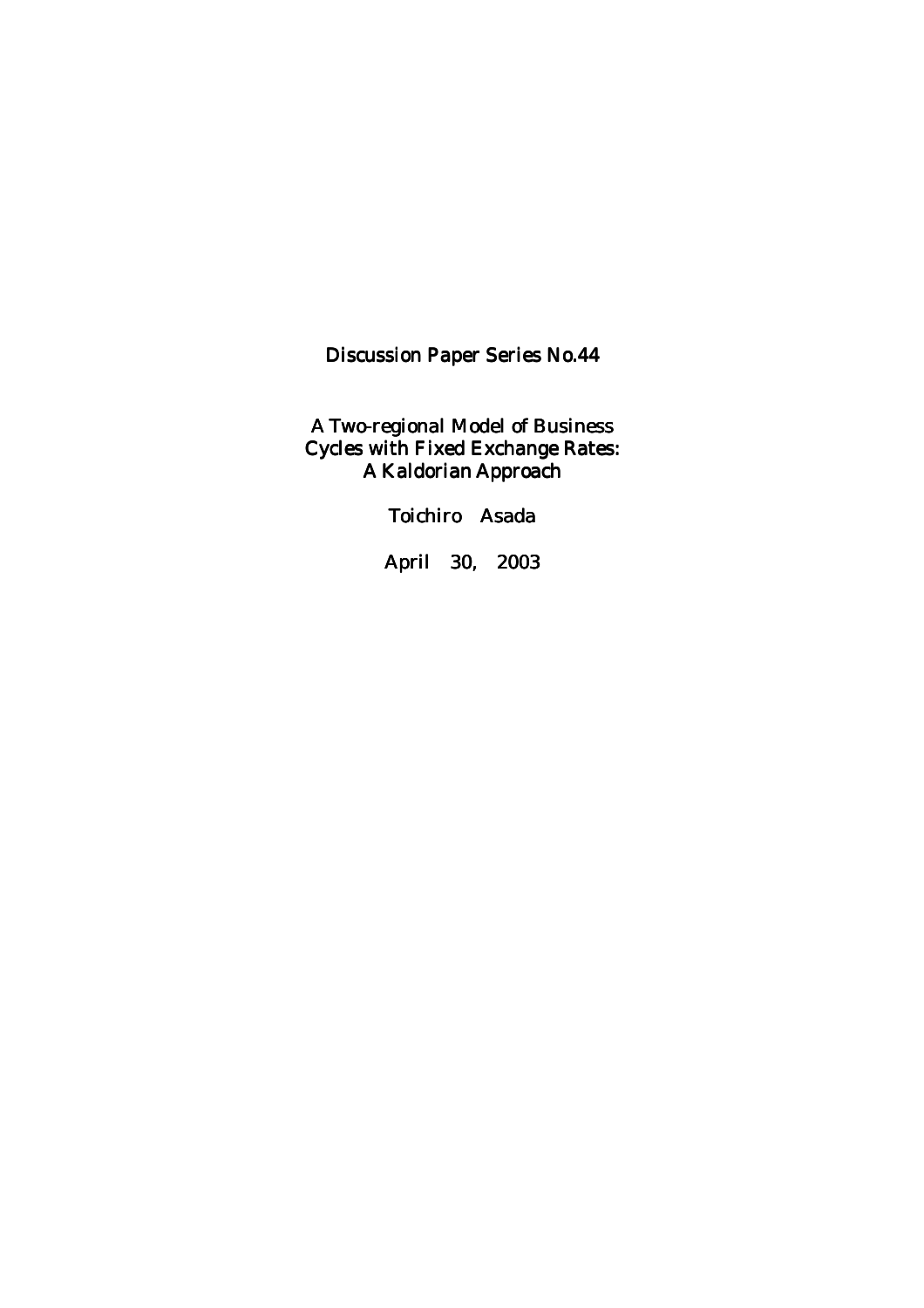# A Two-regional Model of Business Cycles with Fixed Exchange Rates : A Kaldorian Approach

 Toichiro Asada Faculty of Economics, Chuo University 742-1 Higashinakano, Hachioji, Tokyo 192-0393, Japan E-mail : [asada@tamacc.chuo-u.ac.jp](mailto:asada@tamacc.chuo-u.ac.jp)

April 2003

#### Abstract. Abstract.

 In this paper, we investigate a nonlinear macrodynamic model of business cycles which describes the dynamic interaction of two regions which are connected through inter-regional trade and inter-regional capital movement with fixed exchange rates. Our model is formulated as a five-dimensional system of nonlinear differential equations, which is a two-regional extension of the Kaldorian business cycle model. We study the local stability / instability and the condition for the existence of the cyclical fluctuation analytically, and we also present some numerical examples which support our analytical results.

Keywords : Two-regional model, business cycles, fixed exchange rates, Kaldorian approach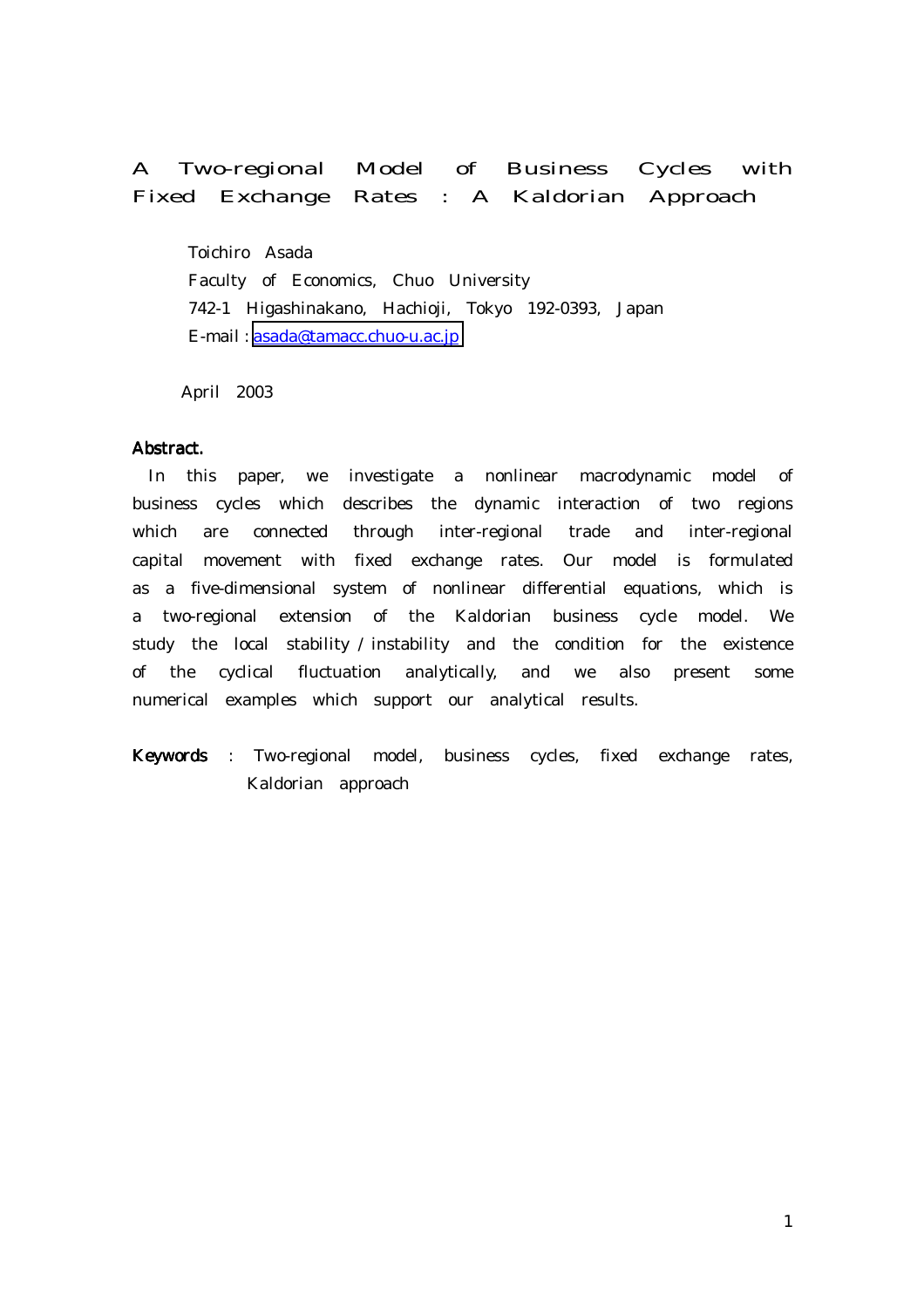#### 1. Introduction

 The purpose of this paper is to investigate a nonlinear macrodynamic model of business cycles which describes the dynamic interaction of two regions which are connected through inter-regional trade and inter-regional capital movement with fixed exchange rates. The model which is developed in this paper can be applicable to the analysis of the dynamic interaction of two countries, for example, Japan and the United States, in the period of fixed exchange rates, 1950s and 1960s. However, this model can also be applicable to the analysis of the dynamic interaction of two countries in the European Union, for example, Germany and France, after the currency integration in 2001, because the currency integration is the extreme form of the system of fixed exchange rates.

Our model have two theoretical origins. One of them is the recent development of the dynamic analysis in regional economics and international macroeconomics. Typical examples of such works are Nijkamp and Reggiani(1992), Puu(1997), Rosser(1991), and Asada, Chiarella, Flaschel and Franke(2003). Second origin is the nonlinear business cycle theory originated by Kaldor(1940) and developed by Lorenz(1993), Gandolfo(1996) and others, which is called the 'Kaldorian' business cycle theory. This paper is a sequel to Asada(1995) and Asada, Inaba and Misawa(2001). Asada(1995) developed a Kaldorian business cycle model in a small open economy, and investigated analytically and numerically both of the case of fixed exchange rates and the case of flexible exchange rates developing the nonlinear three-dimensional systems of differential equations. Asada, Inaba and Misawa(2001) studied a Kaldorian two-regional model of business cycles with fixed exchange rates, which consists of the nonlinear five-dimensional system of difference equations ( discrete time system ). The analytical treatment of such a high-dimensional nonlinear system with discrete time is quite difficult, so that Asada, Inaba, and Misawa(2001) analyzed the model mainly numerically. However, recently some economists developed the analytical approach to high-dimensional nonlinear dynamical system with continuous time. We can find such works in Chiarella and Flaschel(2000), Chiarella, Flaschel, Groh and Semmler(2000), Chiarella, Flaschel, Franke and Semmler(2002), Asada and Flaschel(2002),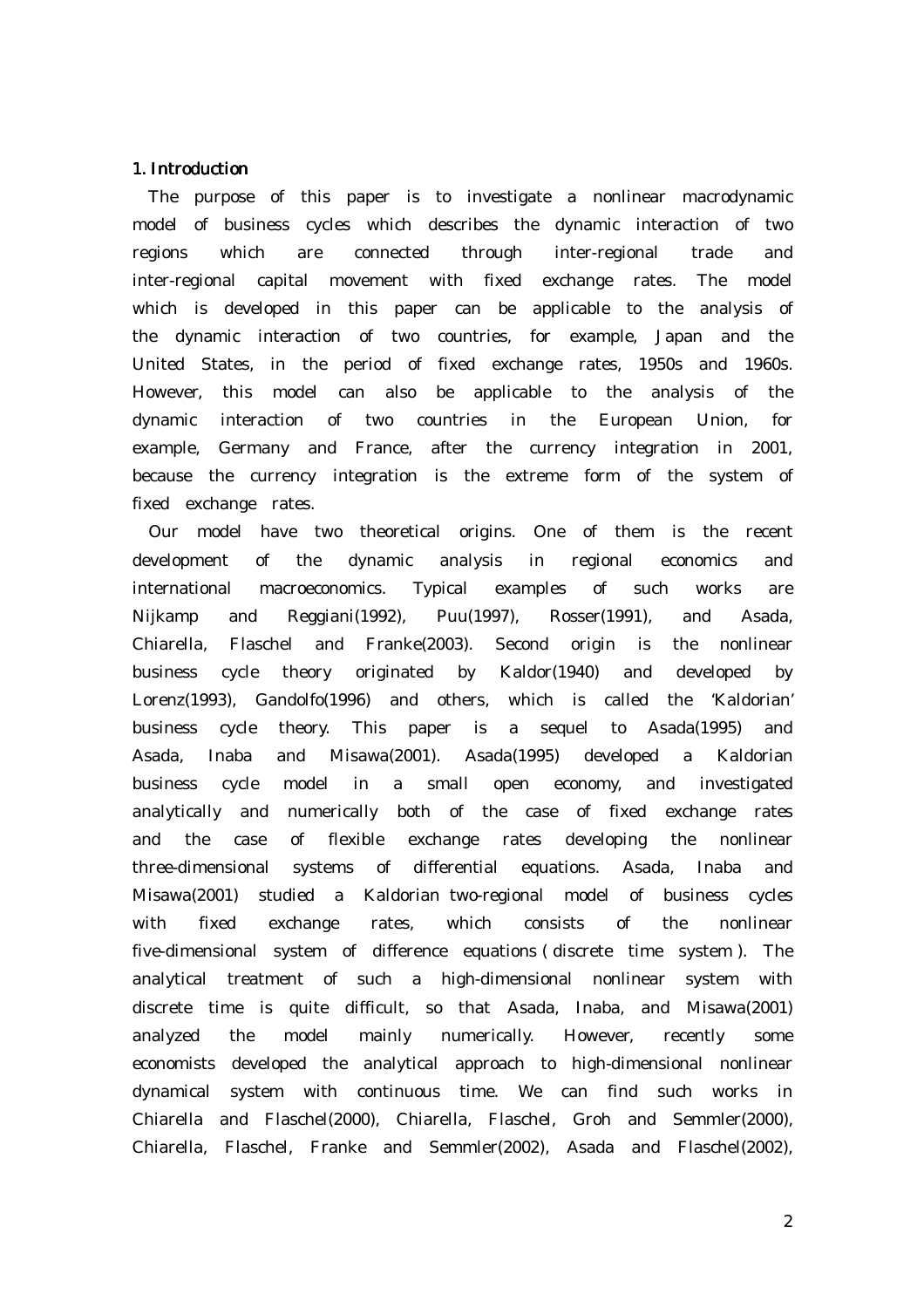Asada and Yoshida(2003), Asada, Chiarella, Flaschel and Franke(2003) etc. The method of analysis in this paper is based on the method which was developed in these recent works.

 The model in this paper is in fact the continuous time version of the model which was developed by Asada, Inaba and Misawa(2001). This means that our model consists of the five-dimensional nonlinear differential equations. Analytical treatment of such high-dimensional system is not easy even if we consider the system with continuous time, but it is possible to investigate some qualitative natures of such a system analytically. We study the local stability / instability and the conditions for the existence of the cyclical fluctuation analytically, and we also present some numerical examples which support our analytical result.

# 2. Formulation of the model

Our model consists of the following system of equations.<sup>1</sup>

$$
\dot{Y}_i = \alpha_i [C_i + I_i + G_i + J_i - Y_i] \quad ; \quad \alpha_i \quad 0 \tag{1}
$$

$$
\dot{K}_i = I_i \tag{2}
$$

$$
C_{i} = c_{i}(Y_{i} - T_{i}) + C_{0i} \t; 0 \t c_{i} 1, C_{0i} 0 \t(3)
$$
\n
$$
I_{i} = I_{i}(Y_{i}, K_{i}, r_{i}) \t; \partial I_{i}/\partial Y_{i} 0, \partial I_{i}/\partial K_{i} 0, \partial I_{i}/\partial r_{i} 0 \t(4)
$$
\n
$$
T_{i} = \tau_{i}Y_{i} - T_{0i} \t; 0 \tau_{i} 1, T_{0i} 0 \t(5)
$$
\n
$$
M_{i}/p_{i} = L_{i}(Y_{i}, r_{i}) \t; \partial L_{i}/\partial Y_{i} 0, \partial L_{i}/\partial r_{i} 0 \t(5)
$$
\n
$$
J_{1} = J_{1}(Y_{1}, Y_{2}, E) \t; \partial J_{1}/\partial Y_{1} 0, \partial J_{1}/\partial Y_{2} 0, \partial J_{1}/\partial E 0 \t(7)
$$
\n
$$
Q_{1} = \beta\{r_{1} - r_{2} - (E^{e} - E)/E\} \t; \beta \t 0 \t(8)
$$
\n
$$
A = J_{1} + Q_{1} \t(9)
$$
\n
$$
p_{1}J_{1} + Ep_{2}J_{2} = 0 \t(10)
$$
\n
$$
p_{1}Q_{1} + Ep_{2}Q_{2} = 0 \t(11)
$$
\n
$$
p_{1}A + Ep_{2}A_{2} = 0 \t(12)
$$
\n
$$
\dot{M}_{1} = p_{1}A \t(13)
$$
\n
$$
M_{1} + EM_{2} = \overline{M} \t(14)
$$

where the subscript  $i$   $(i=1,2)$  is the index number of a region, and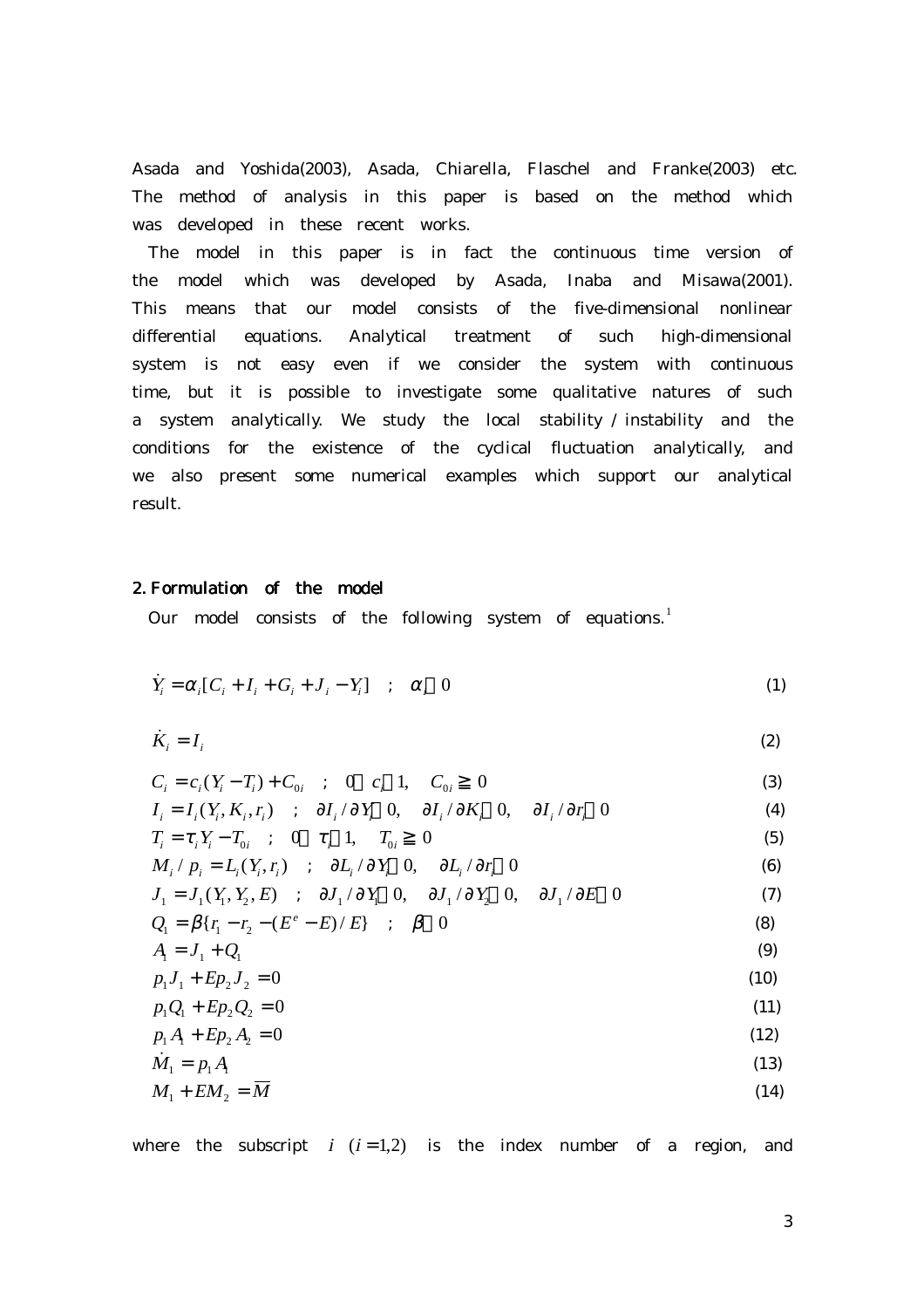the meanings of other symbols are as follows.  $Y_i =$  real regional income,  $K_i$  = real physical capital stock,  $M_i$  = nominal money stock,  $I_i$  = net real private investment expenditure on physical capital,  $G_i$  = real government expenditure (fixed ),  $p_i =$  price level (fixed ),  $r_i =$  nominal rate of interest,  $E =$  exchange rate,  $E^e =$  expected exchange rate of near future,  $J_i$  = balance of current account (net export) in real terms,  $Q_i$  = capital account in real terms,  $A_i = J_i + Q_i$  = total balance of payments in real terms,  $\alpha_i =$  adjustment speed in goods market,  $\beta =$ degree of capital mobility.

 Eq. (1) is the Kaldorian quantity adjustment process in the goods market. This equation implies that the real output fluctuates according as the excess demand in the goods market is positive or negative. Eq. (2) means that the net investment contributes to the changes of the real capital stock. Equations (3), (4), and (5) are standard Keynesian consumption function, Kaldorian-Keynesian investment function, and income tax function respectively. Eq. (6) is the equilibrium condition in the money market, which is nothing but the standard Keynesian 'LM equation'. Equations (7) and (8) are the current account function and the capital account function of region 1 respectively. Eq. (9) is the definitional equation of the total balance of payments of region 1. Equations (10), (11), and (12) imply that the current account surplus, the capital account surplus, and the surplus of total balance of payments of a region must be accompanied by the same amounts of the current account deficit, the capital account deficit, and the deficit of total balance of payments of another region respectively in this two-regional model. Eq. (13) means the money supply of region 1 increases or decreases according as the total balance of payments of region 1 is in surplus or in deficit. Eq. (14) means that the total nominal money supply of two regions are fixed. In other words, money moves between two regions through interregional trade and interregional capital movement in our model.

 In this paper, we abstract from the changes of prices and we assume the fixed price economy. Therefore, we can normalize the price levels of two regions as follows without loss of generality.

$$
p_1 = p_2 = 1 \tag{15}
$$

4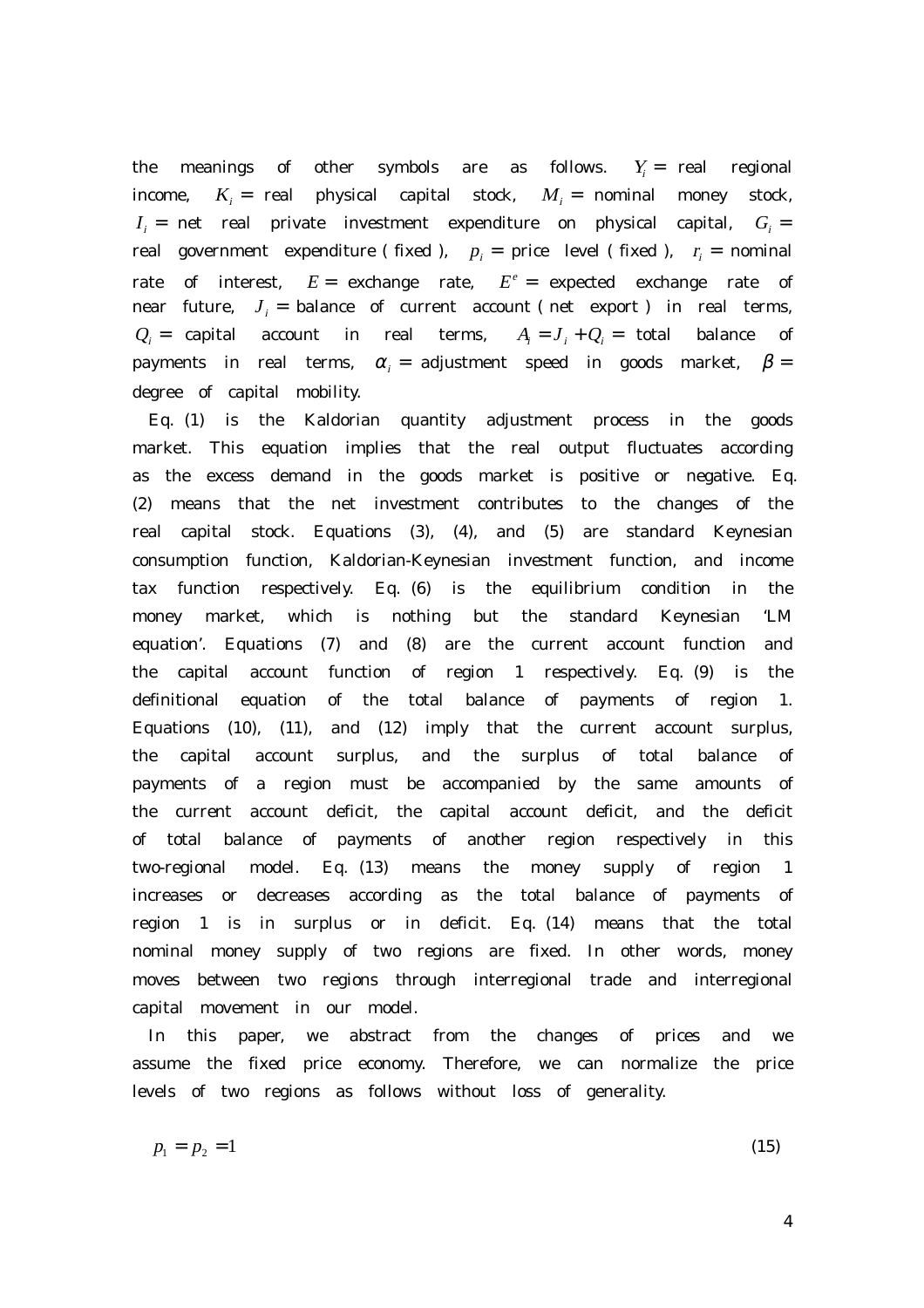The above system of equations  $(1) - (15)$  can be applicable to both of the system of fixed exchange rates and that of flexible exchange rates. In this paper, however, we shall concentrate on the analysis of the system of fixed exchange rates like two countries in the European Union. Therefore, we can suppose the following relationship.<sup>2</sup>

$$
E = Ec = \overline{E} = \text{ constant.}
$$
 (16)

 In this case, we can transform the above system into the following five-dimensional system of nonlinear differential equations, which is a fundamental dynamical system in our model.

(i) 
$$
\dot{Y}_1 = \alpha_1 [c_1 (1 - \tau_1) Y_1 + c_1 T_{01} + C_{01} + G_1 + I_1 (Y_1, K_1, r_1 (Y_1, M_1))
$$
  
+  $J_1 (Y_1, Y_2, \overline{E}) - Y_1] \equiv F_1 (Y_1, K_1, Y_2, M_1; \alpha_1)$   
(ii)  $\dot{K}_1 = I_1 (Y_1, K_1, r_1 (Y_1, M_1)) \equiv F_2 (Y_1, K_1, M_1)$ 

(iii) 
$$
\dot{Y}_2 = \alpha_2 [c_2 (1 - \tau_2) Y_2 + c_2 T_{02} + C_{02} + G_2 + I_2 (Y_2, K_2, r_2 (Y_2, {\overline{M}} - M_1) / {\overline{E}}))
$$

$$
-(1/\overline{E})J_1(Y_1, Y_2, \overline{E}) - Y_2 \equiv F_3(Y_1, Y_2, K_2, M_1; \alpha_2)
$$

(iv) 
$$
\dot{K}_2 = I_2(Y_2, K_2, r_2(Y_2, {\overline{M}} - M_1)/{\overline{E}})) \equiv F_4(Y_2, K_2, M_1)
$$

(v) 
$$
\dot{M}_1 = J_1(Y_1, Y_2, \overline{E}) + \beta[r_1(Y_1, M_1) - r_2(Y_2, {\overline{M} - M_1} / \overline{E})]
$$
  
\n
$$
\equiv F_5(Y_1, Y_2, M_1; \beta)
$$
\n(17)

# 3. Nature of the equilibrium solution

The equilibrium solution  $(Y_1^*, K_1^*, Y_2^*, K_2^*, M_1)$  of the system (17) is determined by the following system of equations.

(i) 
$$
H_1(Y_1, Y_2) \equiv c_1(1 - \tau_1)Y_1 + c_1T_{01} + C_{01} + G_1 + J_1(Y_1, Y_2, \overline{E}) - Y_1 = 0
$$

(ii) 
$$
H_2(Y_1, K_1, M_1) \equiv I_1(Y_1, K_1, r_1(Y_1, M_1)) = 0
$$

(iii) 
$$
H_3(Y_1, Y_2) \equiv c_2(1 - \tau_2)Y_2 + c_2T_{02} + C_{02} + G_2 - (1/\overline{E})J_1(Y_1, Y_2, \overline{E}) - Y_2 = 0
$$

(iv) 
$$
H_4(Y_2, K_2, M_1) \equiv I_2(Y_2, K_2, r_2(Y_2, {\overline{M}} - M_1)/{\overline{E}})) = 0
$$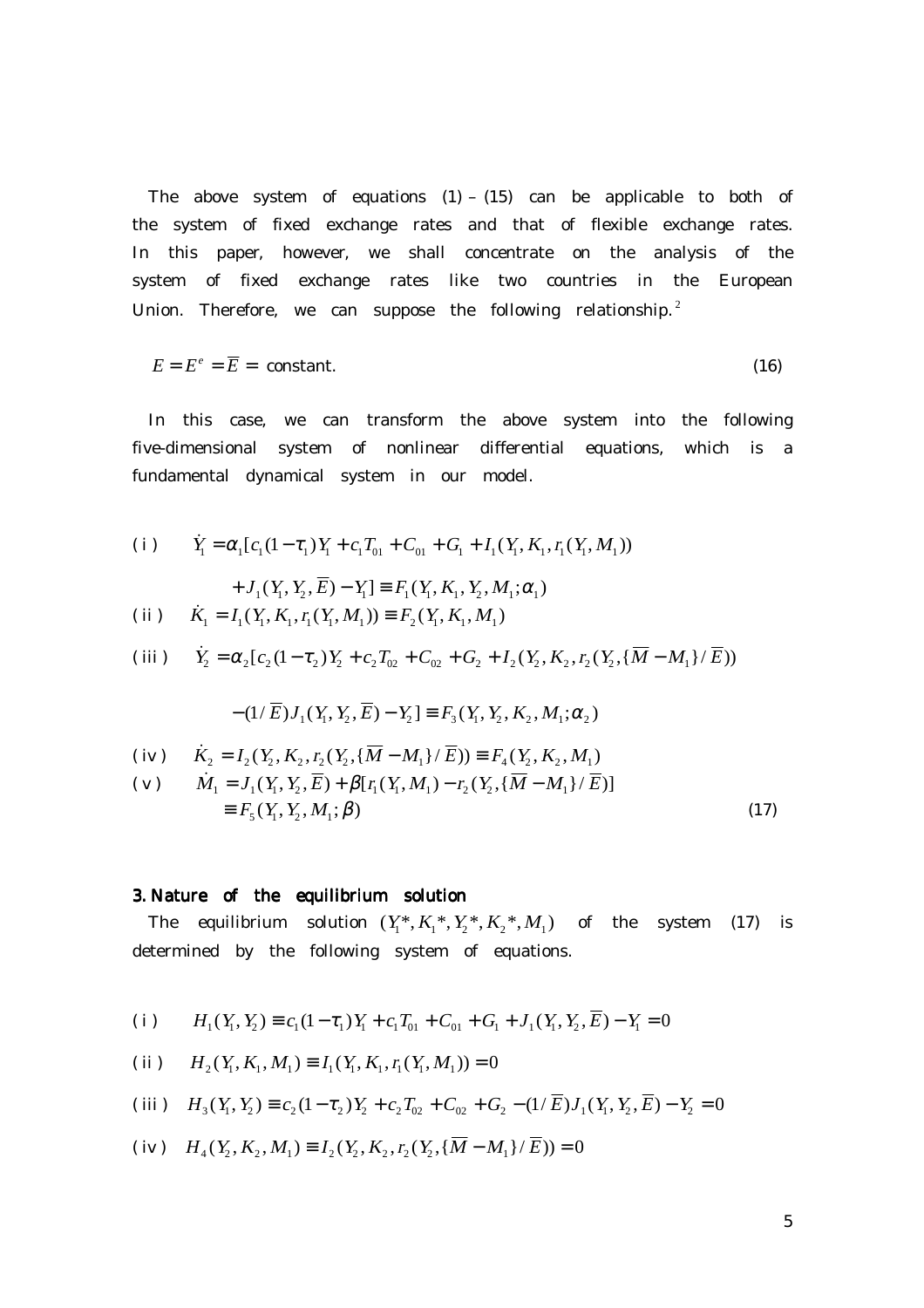(v) 
$$
H_5(Y_1, Y_2, M_1; \beta) \equiv J_1(Y_1, Y_2, \overline{E}) + \beta[r_1(Y_1, M_1) - r_2(Y_2, {\overline{M} - M_1})/\overline{E})] = 0
$$
 (18)

Equilibrium regional incomes  $Y_1^*$  and  $Y_2^*$  are determined by two equations (18) ( i ) and ( iii ). Totally differentiating these equations, we have the following relationships.

$$
(dY_2/dY_1)|_{H_1=0} = -H_{11}/H_{12} = \{1 - c_1(1 - \tau_1) + m_1\}/m_2 \quad 0
$$
\n(19)

$$
(dY_2/dY_1)|_{H_2=0} = -H_{21}/H_{22} = \{(1/\overline{E})m_1\}/\{1-c_2(1-\tau_2)+(1/\overline{E})m_2\} \quad 0
$$
 (20)

where  $m_1 = -\partial J_1 / \partial Y_1$  0,  $m_2 = \partial J_1 / \partial Y_2$  0,  $H_{11} = -\{1 - c_1(1 - \tau_1) + m_1\}$  0,  $H_{12} = m_2 \quad 0, \qquad H_{21} = (1/\overline{E})m_1 \quad 0, \qquad \text{and} \qquad H_{22} = -\{1 - c_2 (1 - \tau_2) + (1/\overline{E})m_2\} \quad 0.$ These relationships mean that both of the slopes of the graphs of equations  $(18)(i)$  and  $(iii)$  are positive. We assume that a subsystem which consists of (18)( i ), ( iii ) has the unique solution  $(Y_1^*, Y_2^*)$  (0,0). Substituting this solution into Eq.  $(18)(iv)$ , we have

$$
H_5(Y_1^*, Y_2^*, M_1; \beta) \equiv J_1(Y_1^*, Y_2^*, \overline{E}) + \beta[r_1(Y_1^*, M_1) - r_2(Y_2^*, {\overline{M}} - M_1)/\overline{E})] = 0.21)
$$

; which is an equation with single unknown,  $M_1$ . Differentiation of Eq. (21) gives us

$$
\partial H_5 / \partial M_1 = \beta [r_{M1}^1 + (1/\overline{E})r_{M2}^2] \quad 0 \tag{22}
$$

where  $r_{Mi}^i = \frac{\partial r_i}{\partial M_i} = \frac{1}{(\partial L_i / \partial r_i)}$  0 (*i* = 1,2). The inequality (22) implies that we can exclude the possibility of the multiple solutions of  $M_1$ <sup>\*</sup> as long as  $(Y_1^*, Y_2^*)$  is determined uniquely. Substituting  $(Y_1, Y_2, M_1) = (Y_1^*, Y_2^*, M_1^*)$  into the equations (18) (ii) and (iv), we obtain the following relationships.

$$
H_2(Y_1^*, K_1, M_1^*) \equiv I_1(Y_1^*, K_1, r_1(Y_1^*, M_1^*)) = 0
$$
\n(23)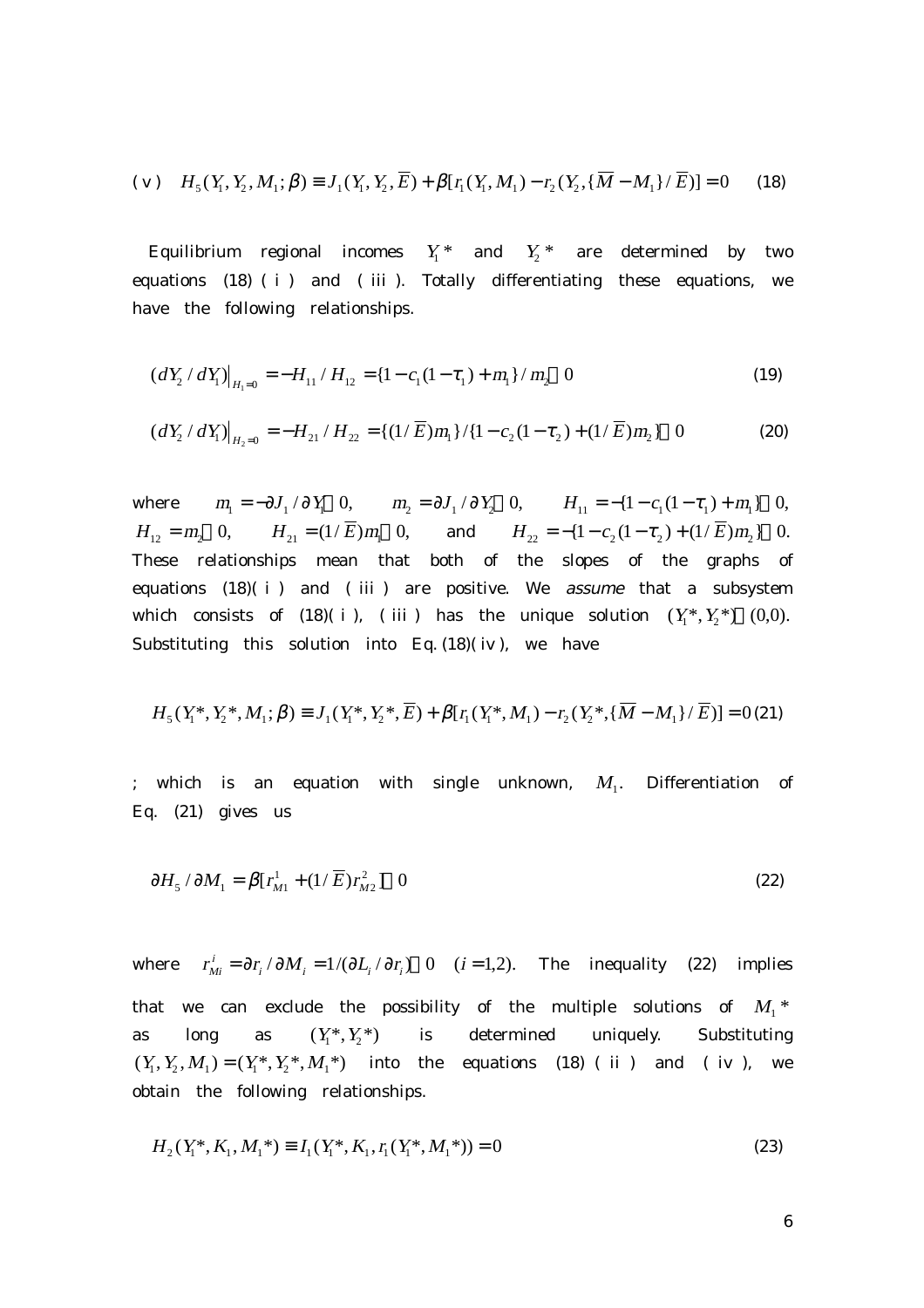$$
H_4(Y_2^*, K_2, M_1^*) \equiv I_2(Y_2^*, K_2, r_2(Y_2^*, \{\overline{M} - M_1^*\} / \overline{E})) = 0 \tag{24}
$$

Eq. (23) ( Eq. (24) ) is a single equation which has only unknown,  $K_1$ (  $K_2$  ). Since  $\partial H_2 / \partial K_1 = \partial I_1 / \partial K_1$  0 and  $\partial H_4 / \partial K_2 = \partial I_2 / \partial K_2$  0, we can also exclude the multiple solutions of  $(K_1^*, K_2^*)$  as long as  $(Y_1^*, Y_2^*)$ is determined uniquely. It is worth to note that the equilibrium values  $(Y^*, K^*, Y^*, K^*, M^*)$  are independent of the parameter values  $\alpha_i$  $(i = 1,2)$ , and the values of  $(Y_1^*, Y_2^*)$  are independent of the parameter value  $\beta$ , although the values of  $(K_1^*, K_2^* M_1^*)$  depend on the parameter value  $\beta$ .

 In the next section, we shall study the local stability / instability of the system around the equilibrium point by means of the linear approximation method by assuming that there exists the unique equilibrium point  $(Y_1^*, K_1^*, Y_2^*, K_2^*, M_1^*)$   $(0,0,0,0,0)$  of Eq. (17).

#### 4. Local stability analysis

 We can write the Jacobian matrix of the system (17) which is evaluated at the equilibrium point as follows.<sup>3</sup>

$$
J = \begin{bmatrix} F_{11} & F_{12} & F_{13} & 0 & F_{15} \\ F_{21} & F_{22} & 0 & 0 & F_{25} \\ F_{31} & 0 & F_{33} & F_{34} & F_{35} \\ 0 & 0 & F_{43} & F_{44} & F_{45} \\ F_{51} & 0 & F_{53} & 0 & F_{55} \end{bmatrix} = \begin{bmatrix} \alpha_1 G_{11} & \alpha_1 G_{12} & \alpha_1 G_{13} & 0 & \alpha_1 G_{15} \\ F_{21} & G_{12} & 0 & 0 & G_{15} \\ \alpha_2 G_{31} & 0 & \alpha_2 G_{33} & \alpha_2 G_{34} & \alpha_2 G_{35} \\ \alpha_3 G_{34} & G_{35} & G_{36} & G_{35} \\ 0 & 0 & F_{43} & G_{34} & G_{35} \\ F_{51}(\beta) & 0 & F_{53}(\beta) & 0 & F_{55}(\beta) \end{bmatrix}
$$
(25)

where  $G_{11} = I_{Y1}^1 + I_{r1}^1 I_{Y1}^1 - \{1 - c_1(1 - \tau_1) + m_1\},$ 1  $I_{r1} I_{Y1}$ <br>(-) (+) 1  $G_{11} = I_{Y1}^1 + I_{r1}^1 r_{Y1}^1 - \{1 - c_1 (1 - \tau_1) + m_1 \}$  $\tau_1$ ) +  $m_1$ ,  $G_{12} = I_{K1}^1$  0,  $G_{13} = m_2$  0,

$$
G_{15} = I_{r1}^1 r_{M1}^1 \t 0, \t F_{21} = I_{r1}^1 + I_{r1}^1 r_{N1}^1, \t G_{31} = (1/\overline{E})m_1 \t 0,
$$

$$
G_{33} = I_{Y2}^2 + I_{r2}^2 + I_{Y2}^2 - \{1 - c_2(1 - \tau_2) + (1/\overline{E})m_2\},
$$
  
\n
$$
G_{34} = I_{K2}^2 \quad 0,
$$

 $(1/E) I_{r2}^2 r_{M2}^2 = 0$ ,  $(-)$ 2  $r_2 M_2$ <br>(-) (-) 2  $\frac{35}{35}$  -  $\frac{-(1/L)I_{r2}I_M}{(-)}$  $G_{35} = -(1/E) I_{r2}^2 r_{M2}^2$  0,  $F_{43} = I_{Y2}^2 + I_{r2}^2 r_{Y2}^2$ ,  $(+)$ 2  $r_1 r_2 Y_2$ <br>(-) (+) 2  $\begin{array}{c} \n\mu_{Y2} + \mu_{r2} \\
\mu_{r2} \\
(-) \n\end{array}$ 2  $43 - I_{Y2} - I_{r2} I_{Y}$ <br>  $(+)$   $(-)$   $(+)$  $F_{43} = I_{\gamma_2}^2 + I_{r_2}^2 r_{\gamma_2}^2$ ,  $F_{51}(\beta) = -m_1 + \beta r_{\gamma_1}^1$ ,  $(+)$ 1  $\mu_{1}(\mu) = -\mu_{1} + \mu_{1} + \mu_{1}$ <br>(+)  $F_{51}(\beta) = -m_1 + \beta r_{Y_1}^1$ ,

 $(\beta) = m_{2} - \beta r_{Y2}^{2},$  $(+)$ 2  $\mu_{1} = \mu_{2} - \mu_{1} \mu_{1}$ <br>(+)  $\mu_{1}$ <br>(+)  $F_{53}(\beta) = m_2 - \beta r_{Y2}^2$ , and  $F_{55}(\beta) = \beta [ r_{M1}^1 + (1/E) r_{M2}^2 ]$  0.  $(-)$ 2  $M1$ <sup>T</sup> (1/ L)  $M_{M2}$ <br>(-) (-) 1  $\epsilon_{55}(p) - p_1 \iota_{M1} + (1/L) \iota_M$ <br>(-)  $F_{55}(\beta) = \beta [r_{M1}^1 + (1/E) r_M^2]$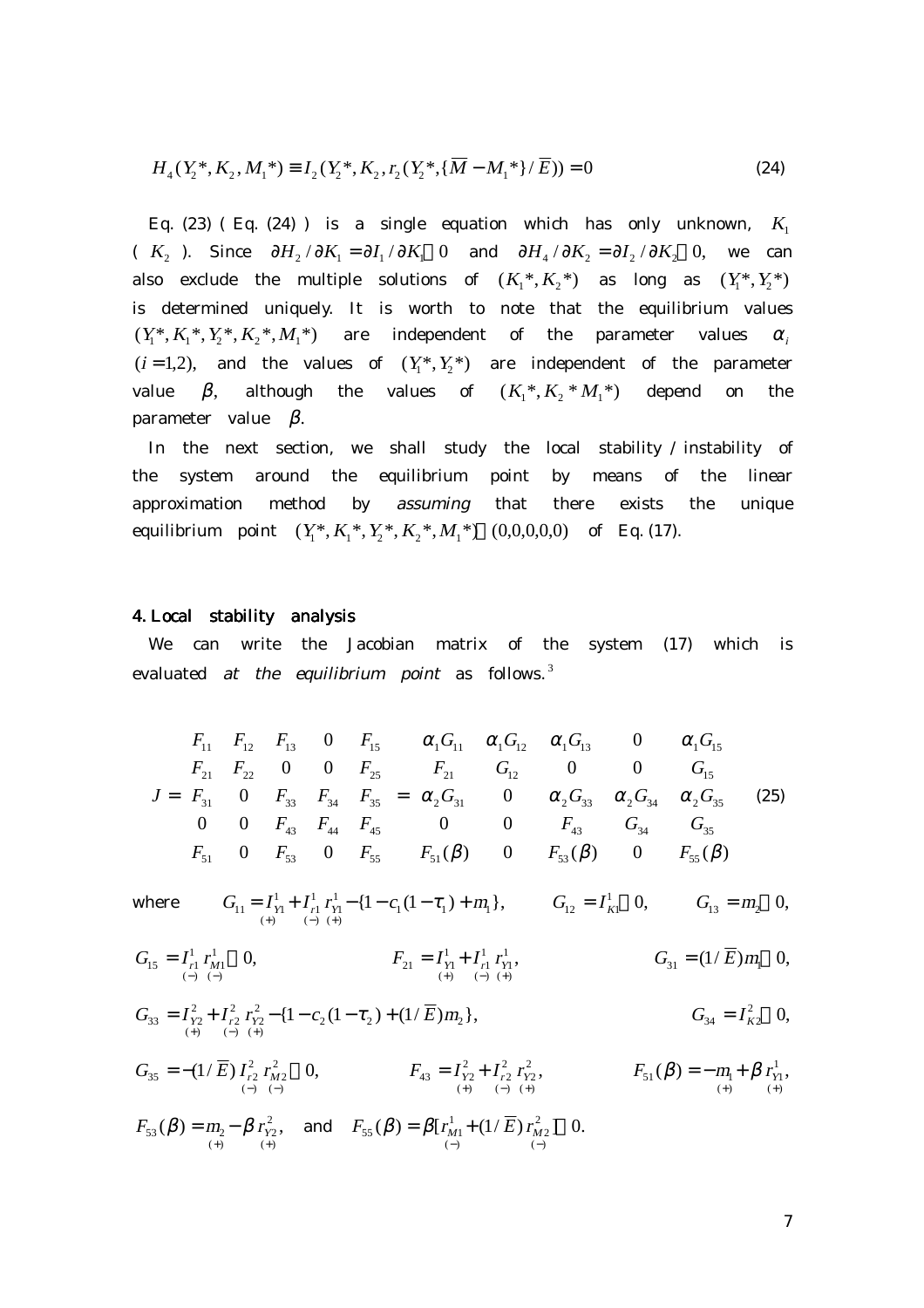Now, let us assume as follows.

## Assumption 1.

 $I_{Y1}^1$  and  $I_{Y2}^2$  are so large that we have  $G_{11}$  0 and  $G_{33}$  0 at the equilibrium point.

## Remark 1.

**Assumption 1** automatically implies that  $F_{21}$  0 and  $F_{43}$  0 at the equilibrium point.

Assumption 1 means that the sensitivities of investment with respect to the changes of national incomes of both regions are sufficiently large at the equilibrium point, which is nothing but the standard hypothesis of Kaldorian business cycle model ( cf. Kaldor(1940), Asada(1995), Asada, Inaba and Misawa(2001) ).

We can express the characteristic equation of this system as

$$
f(\lambda) = |\lambda I - J| = \lambda^5 + a_1 \lambda^4 + a_2 \lambda^3 + a_3 \lambda^2 + a_4 \lambda + a_5 = 0
$$
 (26)

where we have the following relationships.

$$
a_1 = -\text{trace}J = -\alpha_1 G_{11} - G_{12} - \alpha_2 G_{33} - G_{34} - F_{55}(\beta) \equiv a_1(\alpha_1, \alpha_2, \beta) \tag{27}
$$
  
\n
$$
a_2 = \text{sum of all principal second-order minors of } J
$$

$$
= \alpha_{1} \begin{vmatrix} G_{11} & G_{12} \\ F_{21} & G_{12} \end{vmatrix} + \alpha_{1} \alpha_{2} \begin{vmatrix} G_{11} & G_{13} \\ G_{31} & G_{33} \end{vmatrix} + \alpha_{1} \begin{vmatrix} G_{11} & 0 \\ 0 & G_{34} \end{vmatrix} + \alpha_{1} \begin{vmatrix} G_{11} & G_{15} \\ F_{51}(\beta) & F_{55}(\beta) \end{vmatrix}
$$
  
+  $\alpha_{2} \begin{vmatrix} G_{12} & 0 \\ 0 & G_{33} \end{vmatrix} + \begin{vmatrix} G_{12} & 0 \\ 0 & G_{34} \end{vmatrix} + \begin{vmatrix} G_{12} & G_{15} \\ 0 & F_{55}(\beta) \end{vmatrix} + \alpha_{2} \begin{vmatrix} G_{33} & G_{34} \\ F_{43} & G_{34} \end{vmatrix}$   
+  $\alpha_{2} \begin{vmatrix} G_{33} & G_{35} \\ F_{53}(\beta) & F_{55}(\beta) \end{vmatrix} + \begin{vmatrix} G_{34} & G_{35} \\ 0 & F_{55}(\beta) \end{vmatrix} = a_{2}(\alpha_{1}, \alpha_{2}, \beta)$  (28)

 $a_3 = -$  (sum of all principal third-order minors of J)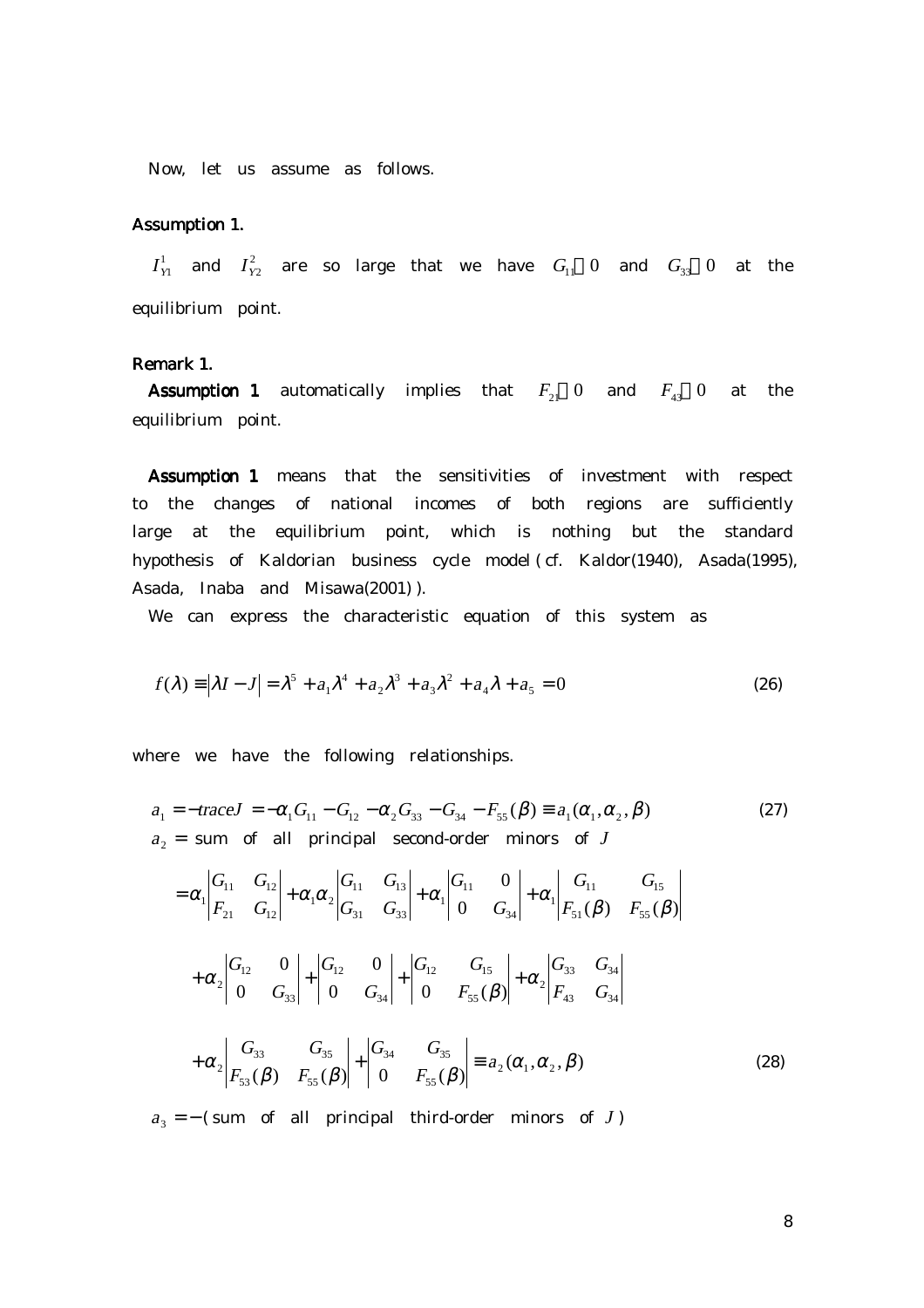$$
- \alpha_{1}\alpha_{2}\begin{vmatrix} G_{11} & G_{12} & G_{13} \\ F_{21} & G_{12} & 0 \\ G_{31} & 0 & G_{33} \end{vmatrix} - \alpha_{1}\begin{vmatrix} G_{11} & G_{12} & 0 \\ F_{21} & G_{12} & 0 \\ 0 & 0 & G_{34} \end{vmatrix} - \alpha_{1}\begin{vmatrix} G_{11} & G_{12} & G_{15} \\ F_{21} & G_{12} & G_{15} \\ F_{31}(\beta) & 0 & F_{35}(\beta) \end{vmatrix}
$$
  
\n
$$
- \alpha_{1}\alpha_{2}\begin{vmatrix} G_{11} & G_{13} & 0 \\ G_{31} & G_{33} & G_{34} \\ 0 & F_{43} & G_{34} \end{vmatrix} - \alpha_{1}\alpha_{2}\begin{vmatrix} G_{11} & G_{13} & G_{15} \\ G_{31} & G_{33} & G_{35} \\ F_{51}(\beta) & F_{53}(\beta) & F_{55}(\beta) \end{vmatrix}
$$
  
\n
$$
- \alpha_{1}\begin{vmatrix} G_{11} & 0 & G_{15} \\ 0 & G_{34} & G_{35} \\ F_{51}(\beta) & 0 & F_{55}(\beta) \end{vmatrix} - \alpha_{2}\begin{vmatrix} G_{12} & 0 & 0 \\ 0 & G_{33} & G_{34} \\ 0 & F_{43} & G_{34} \end{vmatrix} - \alpha_{2}\begin{vmatrix} G_{12} & 0 & G_{15} \\ 0 & G_{33} & G_{35} \\ 0 & F_{33}(\beta) & F_{55}(\beta) \end{vmatrix}
$$

$$
-\begin{vmatrix} G_{12} & 0 & G_{15} \\ 0 & G_{34} & G_{35} \\ 0 & 0 & F_{55}(\beta) \end{vmatrix} - \alpha_2 \begin{vmatrix} G_{33} & G_{34} & G_{35} \\ F_{43} & G_{34} & G_{35} \\ F_{53}(\beta) & 0 & F_{55}(\beta) \end{vmatrix} \equiv a_3(\alpha_1, \alpha_2, \beta) \tag{29}
$$

 $a_4$  = sum of all principal fourth-order minors of J

$$
= \alpha_{1}\alpha_{2} \begin{vmatrix} G_{11} & G_{12} & G_{13} & 0 \\ F_{21} & G_{12} & 0 & 0 \\ G_{31} & 0 & G_{33} & G_{34} \\ 0 & 0 & F_{43} & G_{44} \end{vmatrix} + \alpha_{1}\alpha_{2} \begin{vmatrix} G_{11} & G_{12} & G_{13} & G_{15} \\ F_{21} & G_{12} & 0 & G_{15} \\ G_{31} & 0 & G_{33} & G_{35} \\ F_{51}(\beta) & 0 & F_{53}(\beta) & F_{55}(\beta) \end{vmatrix}
$$
  
+ 
$$
\alpha_{1} \begin{vmatrix} G_{11} & G_{12} & 0 & G_{15} \\ F_{21} & G_{12} & 0 & G_{15} \\ 0 & 0 & G_{34} & G_{35} \\ F_{51}(\beta) & 0 & 0 & F_{55}(\beta) \end{vmatrix} + \alpha_{1}\alpha_{2} \begin{vmatrix} G_{11} & G_{13} & 0 & G_{15} \\ G_{31} & G_{33} & G_{34} & G_{35} \\ 0 & F_{43} & G_{34} & G_{35} \\ F_{51}(\beta) & 0 & 0 & F_{55}(\beta) \end{vmatrix}
$$

$$
+\alpha_2 \begin{vmatrix} G_{12} & 0 & 0 & G_{15} \\ 0 & G_{33} & G_{34} & G_{35} \\ 0 & F_{43} & G_{34} & G_{35} \\ 0 & F_{53}(\beta) & 0 & F_{55}(\beta) \end{vmatrix} \equiv a_4(\alpha_1, \alpha_2, \beta) \tag{30}
$$

9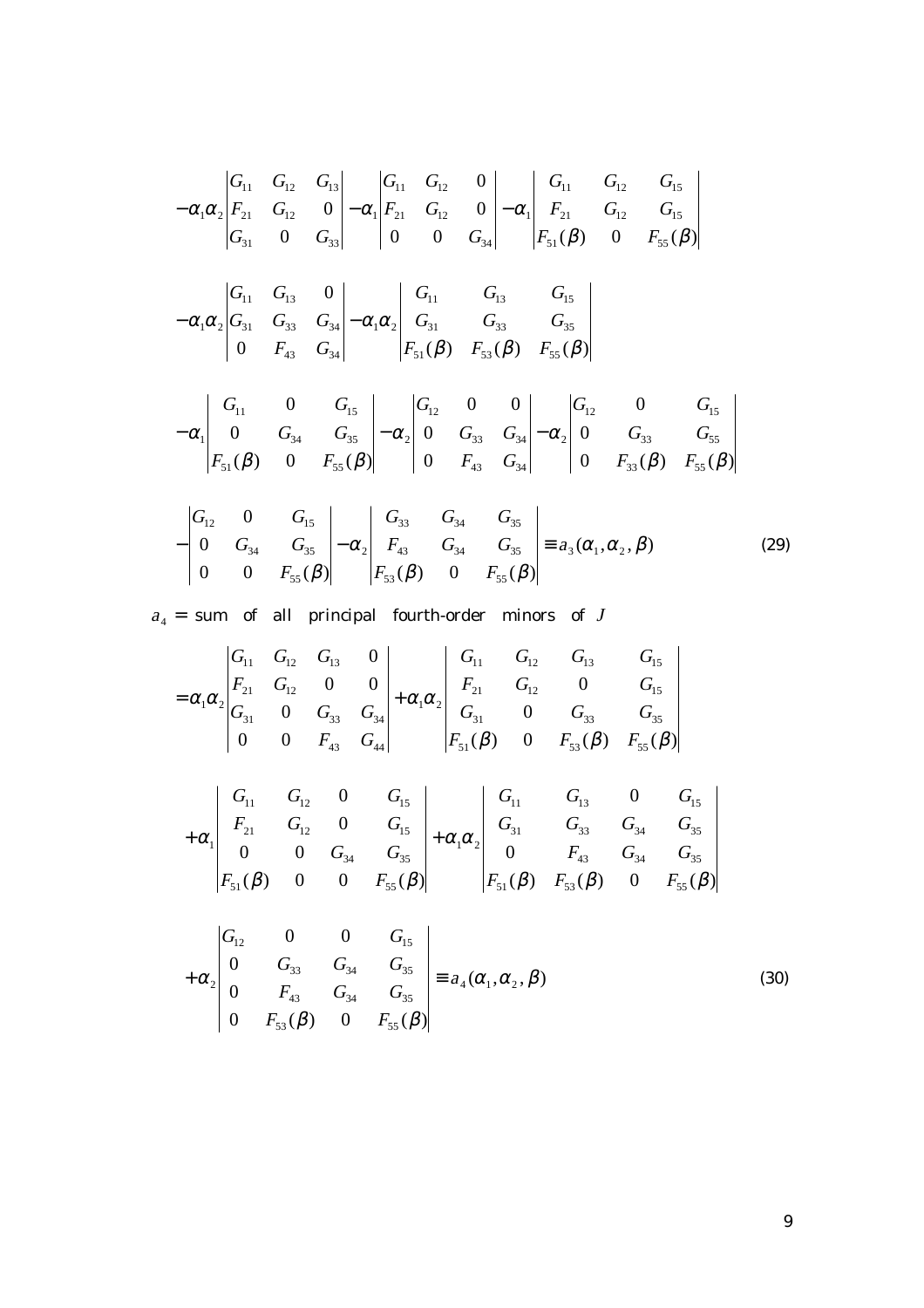$$
a_{5} = -\det J = -\alpha_{1}\alpha_{2} \begin{vmatrix} G_{11} & G_{12} & G_{13} & 0 & G_{15} \\ F_{21} & G_{12} & 0 & 0 & G_{15} \\ G_{31} & 0 & G_{33} & G_{34} & G_{35} \\ 0 & 0 & F_{43} & G_{34} & G_{35} \\ F_{51}(\beta) & 0 & F_{53}(\beta) & 0 & F_{55}(\beta) \end{vmatrix}
$$

$$
= -\alpha_1 \alpha_2 \begin{vmatrix} G_{11} - F_{21} & 0 & G_{13} & 0 & 0 \\ F_{21} & G_{12} & 0 & 0 & G_{15} \\ G_{31} & 0 & G_{33} - F_{43} & 0 & 0 \\ 0 & 0 & F_{43} & G_{34} & G_{35} \\ F_{31}(\beta) & 0 & F_{53}(\beta) & 0 & F_{55}(\beta) \end{vmatrix}
$$

$$
= -\alpha_1 \alpha_2 G_{12} \begin{vmatrix} G_{11} - F_{21} & G_{13} & 0 & 0 \\ G_{31} & G_{33} - F_{43} & 0 & 0 \\ 0 & F_{43} & G_{34} & G_{35} \\ F_{51}(\beta) & F_{53}(\beta) & 0 & F_{55}(\beta) \end{vmatrix}
$$

$$
= -\alpha_1 \alpha_2 G_{12} G_{34} \begin{vmatrix} G_{11} - F_{21} & G_{13} & 0 \\ G_{31} & G_{33} - F_{43} & 0 \\ F_{51}(\beta) & F_{53}(\beta) & F_{55}(\beta) \end{vmatrix}
$$
  
= -\alpha\_1 \alpha\_2 G\_{12} G\_{34} F\_{55}(\beta) [(G\_{11} - F\_{21})(G\_{33} - F\_{43}) - G\_{13} G\_{31}]

$$
= -\alpha_1 \alpha_2 G_{12} G_{34} F_{55}(\beta) [\{1 - c_1(1 - \tau_1)\} \{1 - c_2(1 - \tau_2)\} + \{1 - c_1(1 - \tau_1)\}(1/\overline{E})m_2 + \{1 - c_2(1 - \tau_2)\}m_1] \equiv a_5(\alpha_1, \alpha_2, \beta)
$$
 0 for all  $(\alpha_1, \alpha_2, \beta)$  (0,0,0) (31)

The Routh-Hurwitz terms  $\Delta_i$  (*i* = 1,2,…,5) are defined as follows in this five-dimensional case.

(i) 
$$
\Delta_1 = a_1
$$
  
\n(ii)  $\Delta_2 = \begin{vmatrix} a_1 & a_3 \\ 1 & a_2 \end{vmatrix} = a_1 a_2 - a_3$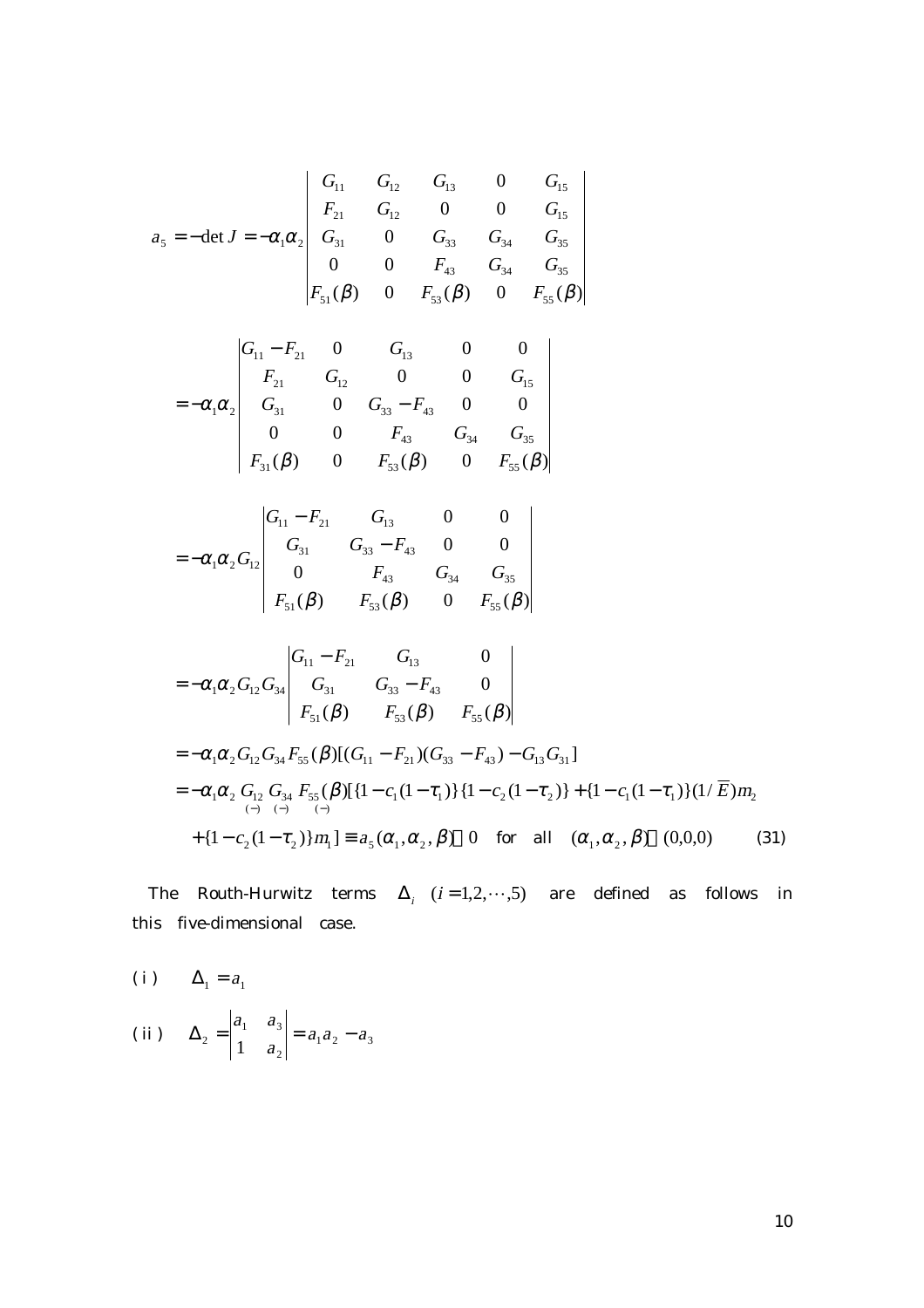$$
(iii) \Delta_3 = \begin{vmatrix} a_1 & a_3 & a_5 \ 1 & a_2 & a_4 \ 0 & a_1 & a_3 \end{vmatrix} = a_3 \Delta_2 + a_1 (a_5 - a_1 a_4) = a_1 a_2 a_3 - a_3^2 - a_1^2 a_4 + a_1 a_5
$$
  
\n
$$
(iv) \Delta_4 = \begin{vmatrix} a_1 & a_3 & a_5 & 0 \ 1 & a_2 & a_4 & 0 \ 0 & a_1 & a_3 & a_5 \ 0 & 1 & a_2 & a_4 \end{vmatrix} = a_4 \Delta_3 - a_5 \begin{vmatrix} a_1 & a_3 & a_5 \ 1 & a_2 & a_4 \ 0 & 1 & a_2 \end{vmatrix}
$$
  
\n
$$
= a_4 \Delta_3 + a_5 (-a_1 a_2^2 - a_5 + a_2 a_3 + a_1 a_4)
$$
  
\n
$$
= a_4 \Delta_3 + a_5 (a_1 a_4 - a_5 - a_2 \Delta_2)
$$
  
\n
$$
\begin{vmatrix} a_1 & a_3 & a_5 & 0 & 0 \ 1 & a_2 & a_4 & 0 & 0 \ 0 & 1 & a_2 & a_4 & 0 \ 0 & 0 & a_1 & a_3 & a_5 \end{vmatrix} = a_5 \Delta_4
$$
 (32)

 It is well known that all of the roots of the characteristic equation  $(26)$  have negative real parts if and only if the following set of conditions is satisfied ( cf. **Theorem A1** in **Appendix A** ).

$$
\Delta_i \quad 0 \quad \text{for} \quad \text{all} \quad i \in \{1, 2, \cdots, 5\} \tag{33}
$$

Now, we can prove the following properties under **Assumption 1**.

## Proposition 1.

- ( i ) Suppose that the parameter  $\beta$  0 is fixed at any level. Then, the equilibrium point of the system (17) is locally asymptotically stable for all sufficiently small values of  $\alpha_1$  0 and  $\alpha_2$  0..
- (ii) Suppose that  $\beta$  0 is fixed at any level, and  $\alpha_1$  0 or  $\alpha_2$  0 is set to be sufficiently large. Then, the equilibrium point of the system (17) is locally unstable.
- ( iii ) Suppose that  $\alpha_1$  0 and  $\alpha_2$  0 are fixed at such levels that the inequality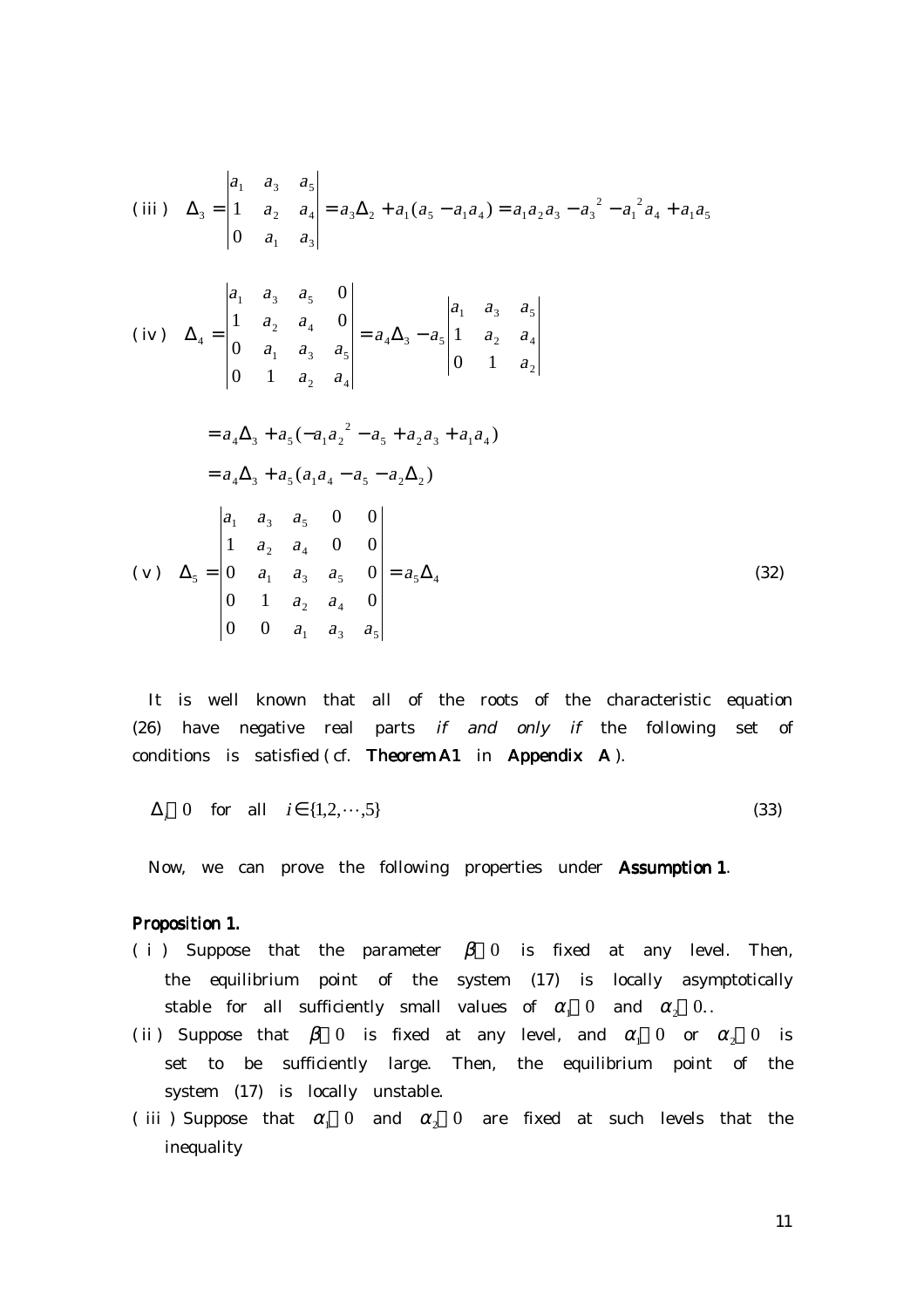$$
\alpha_1 G_{11} + G_{12} + \alpha_2 G_{33} + G_{34} \quad 0 \tag{34}
$$

 is satisfied. Then, the equilibrium point of the system (17) is locally unstable for all sufficiently large  $\beta$  0.

## (Proof.) See Appendix B.

**Proposition 1** ( $i$ ) and ( $ii$ ) imply that the *high* speed of adjustment in the goods market disequilibrium in each region is a destabilizing factor, and the slow speed of adjustment is a stabilizing factor. Proposition 1 ( iii ) implies that the high speed of capital mobility between regions, which is accompanied by relatively high speed of the adjustment in the goods markets, is a destabilizing factor in a two-regional model with fixed exchange rate system. We can interpret the above result in economic terms as follows. Suppose that  $Y_i$ , income of region  $i$ , is decreased to the level which is less than equilibrium level because of some exogenous shock. In this case, we can consider the following opposite two effects.

(E1) 
$$
Y_i \downarrow \Rightarrow J_i \uparrow \Rightarrow Y_i \uparrow
$$
  
\n $\Downarrow$   
\n $A_i \uparrow \Rightarrow M_i \uparrow \Rightarrow r_i \downarrow \Rightarrow I_i \uparrow \Rightarrow Y_i \uparrow$   
\n(E2)  $Y_i \downarrow \Rightarrow r_i \downarrow \Rightarrow I_i \uparrow \Rightarrow Y_i \uparrow$ 

$$
Q_i \downarrow \Rightarrow A_i \downarrow \Rightarrow M_i \downarrow \Rightarrow r_i \uparrow \Rightarrow I_i \downarrow \Rightarrow Y_i \downarrow
$$

 (E1) illustrates the stabilizing 'current account effect'. The decrease of the regional income will increase the current account through the decrease of the regional import, which will contribute to the increase of regional income. This direct stabilization effect is illustrated in the upper half of the figure (E1). Another indirect stabilizing effect through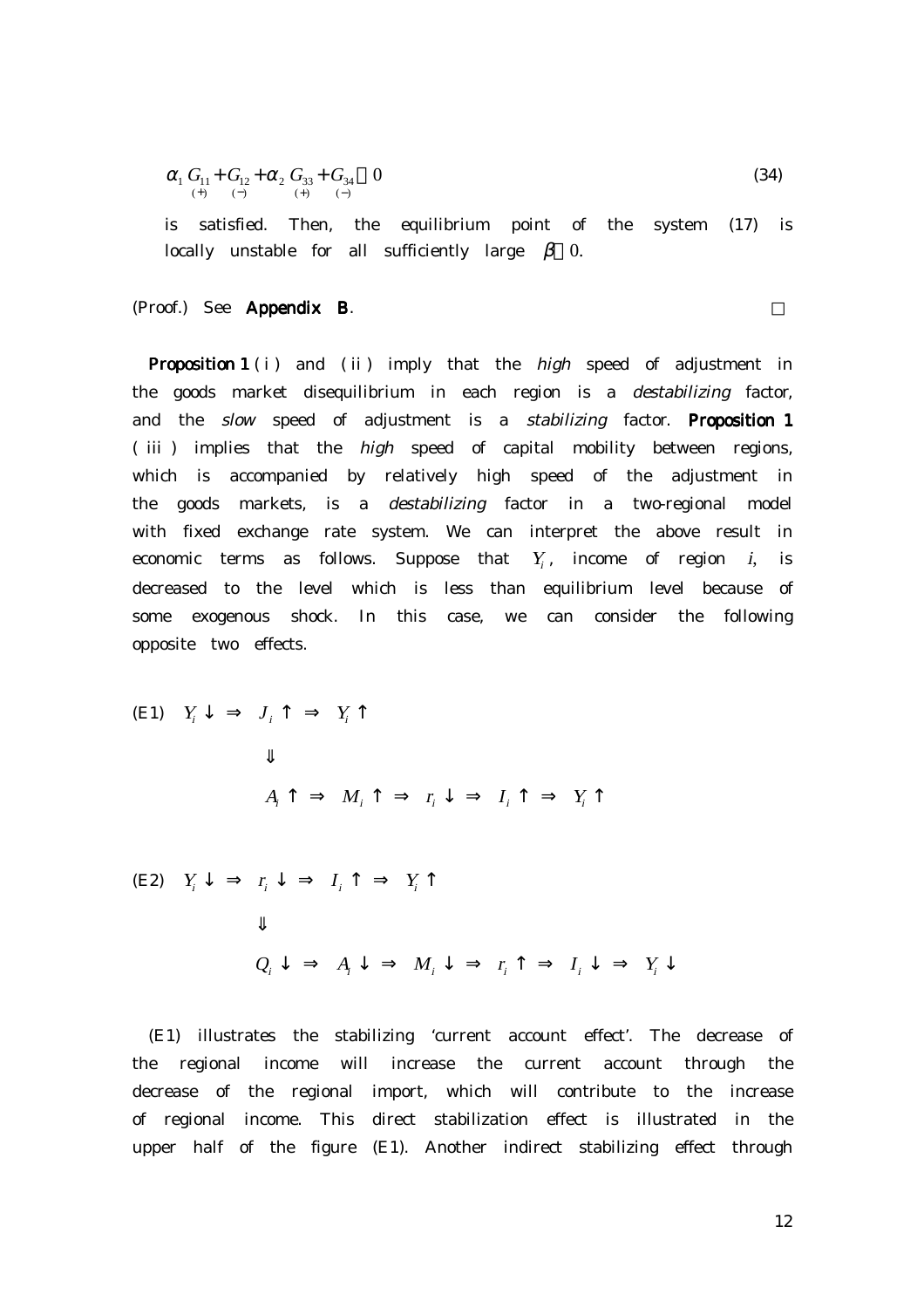the increase of the current account is illustrated in the lower half of the figure (E1). The increase of the regional current account will contribute to the increase of the regional money supply, which will stimulate the regional investment expenditure through the decrease of the regional rate of interest, which is without doubt stabilizing.

 The lower half of the figure (E2) illustrates the destabilizing 'capital account effect'. The decrease of the regional income will induce the decrease of the regional rate of interest through the 'LM equation', which will stimulate the regional effective demand through the increase of the regional investment expenditure, which is a direct stabilizing effect. This effect is illustrated in the upper half of the figure (E2). On the other hand, the decrease of the regional rate of interest will induce the decrease of the regional capital account through the capital movement between regions, which will contribute to decrease the regional money supply, and as a result the regional effective demand will decrease through the decrease of the regional investment expenditure. This is the destabilizing 'capital account effect'. If the speed of capital mobility between regions  $(\beta)$  is high, the destabilizing 'capital account effect' will dominate the stabilizing 'current account effect'. If the speeds of the adjustment in the goods market ( $\alpha_1$  and  $\alpha$ <sub>2</sub> ) are high, this destabilizing effect will be reinforced.

## 5. Existence of the cyclical fluctuation

 The economic interpretation of the stabilizing / destabilizing mechanisms which is provided in the previous section already suggests the possibility of the cyclical fluctuation of the regional incomes, regional rates of interest, regional investment expenditures etc. through the complex interaction of the stabilizing and the destabilizing factors. In fact, we can establish the existence of the cyclical fluctuation analytically at the intermediate levels of the adjustment speeds in the goods markets of both regions. To interpret this result, let us fix  $β$  0 at any level and fix  $α$ , 0 at the sufficiently small level, and let us select  $\alpha_1$  0 as a bifurcation parameter.<sup>4</sup>

**Proposition 1** ( $i$ ) and ( $ii$ ) mean that the equilibrium point of the system (17) is locally asymptotically stable for all sufficiently small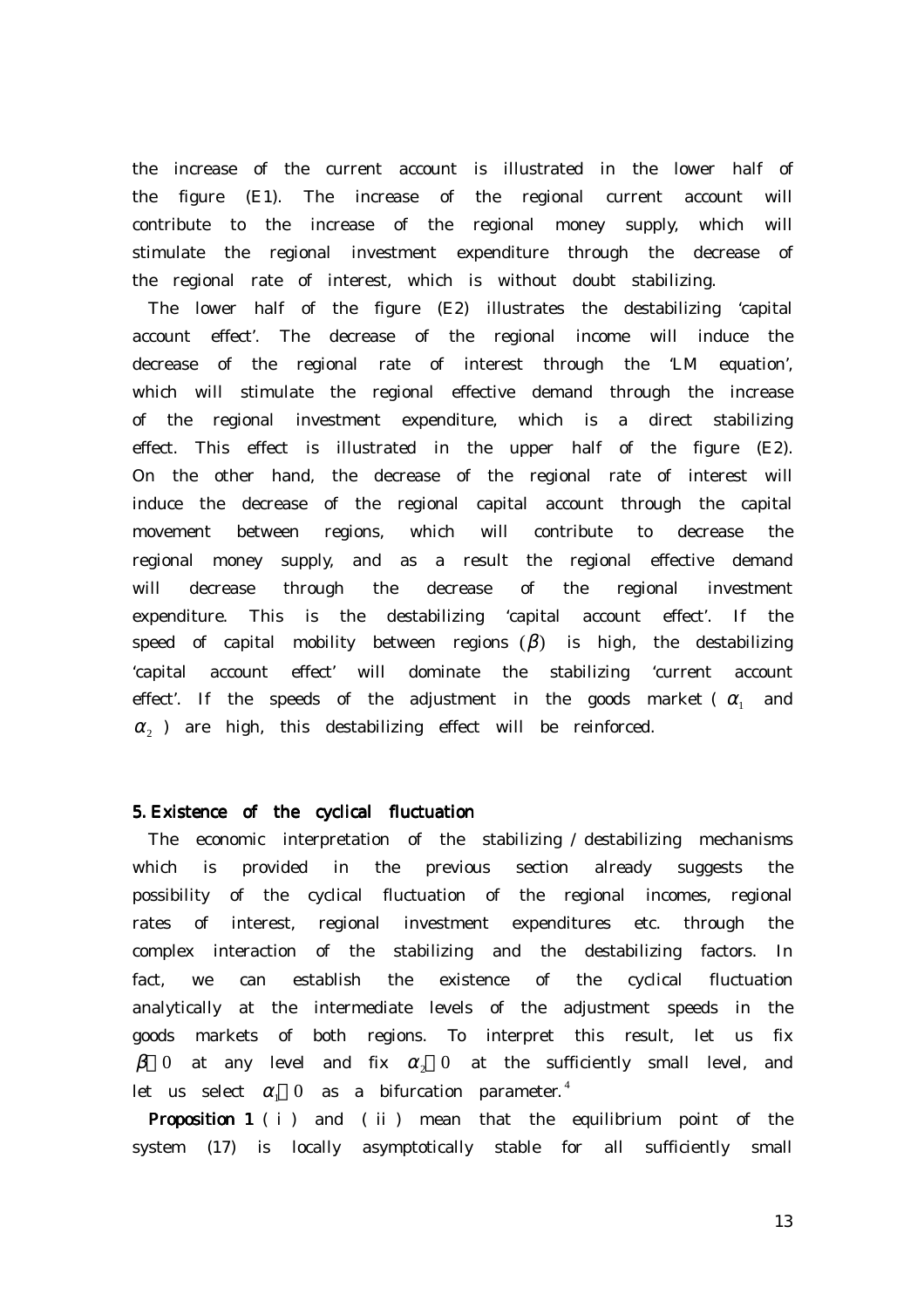values of  $\alpha_1$  0, and it is locally unstable for all sufficiently large values of  $\alpha_1$  0. Therefore, there exists, by continuity, at lease one 'bifurcation point' at which the local stability of the equilibrium point is lost as the parameter value  $\alpha_1$  0 increases.<sup>5</sup> We can characterize the nature of this bifurcation point as follows.

## Proposition 2.

- ( i ) At the bifurcation point, the characteristic equation (26) has a pair of pure imaginary roots.
- ( ii ) At the bifurcation point, the characteristic equation (26) does not have a root such that  $\lambda = 0$ .

( Proof. )

 Suppose that the 'bifurcation', the existence of which is already ensured, occurs at  $\alpha_1 = \alpha_1^0$  0. By the very nature of the bifurcation point, the characteristic equation (26) must have at least one root with zero real part at  $\alpha_1 = \alpha_1^0$ . However, we can exclude the root such as  $\lambda = 0$  because of the fact that  $f(0) = a_5$  0. Therefore, Eq. (26) must have a pair of pure imaginary roots at  $\alpha_1 = \alpha_1^0$ .

Only the following two cases can occur in our model.

- Case 1. At the bifurcation point, Eq. (26) has a pair of pure imaginary roots and three roots with negative real parts.
- Case 2. At the bifurcation point, Eq. (26) has two pairs of pure imaginary roots and one negative real roots.

 Case 1 corresponds to the so called 'simple' Hopf Bifurcation, and in this case we can establish the existence of the closed orbit at some parameter values  $\alpha_1$  which are sufficiently close to the bifurcation value.  $6$  The bifurcation point in Case 2 is not the Hopf Bifurcation point, and in this case we cannot establish the existence of the closed orbits analytically.

We can consider that Case 1 is the normal case, and Case 2 will occur only by accident. However, even in Case 2, we can establish the existence of ( two pairs of ) complex roots at some range of the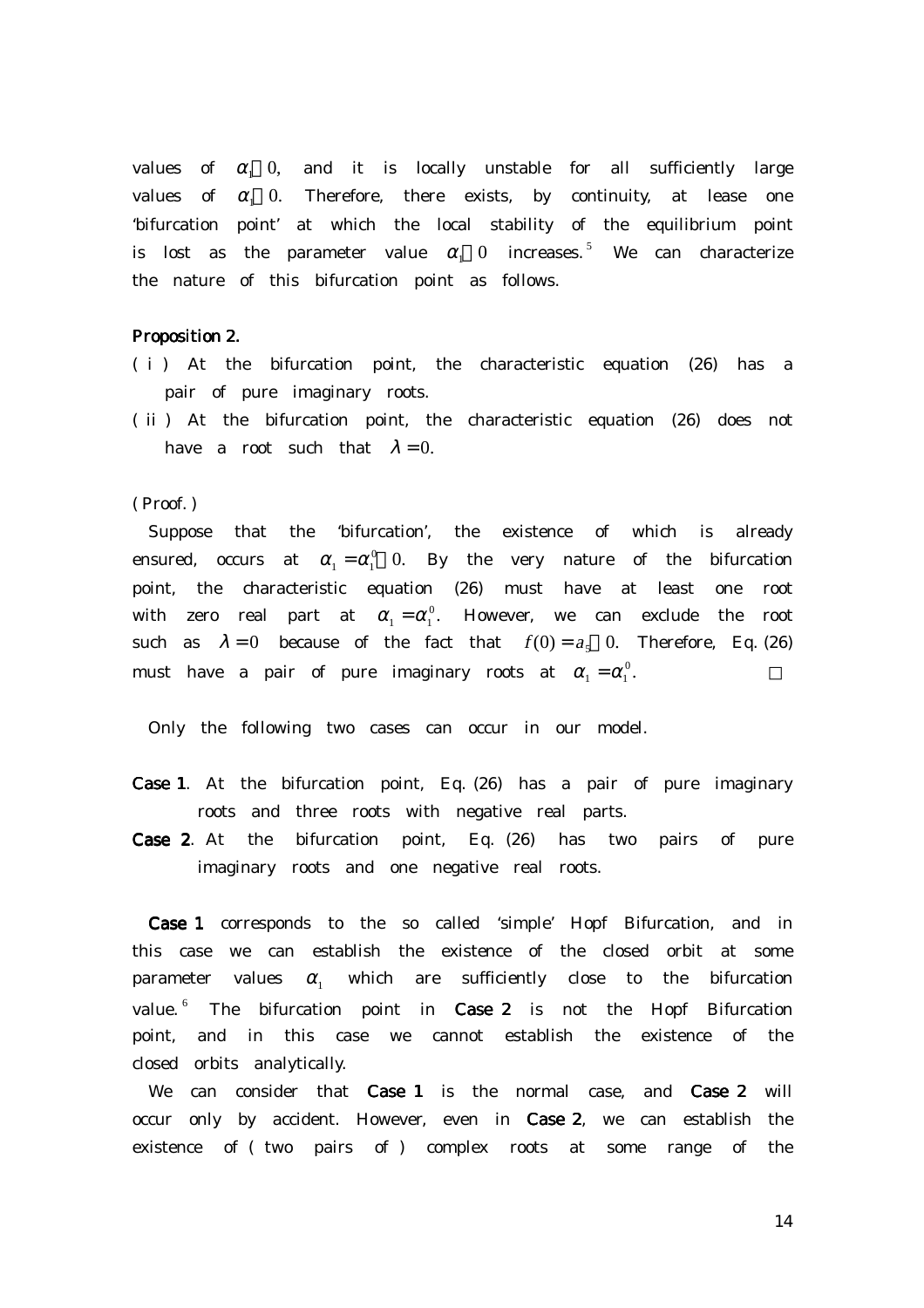parameter values which are sufficiently close to the bifurcation value. This is enough to establish the existence of cyclical fluctuations, rather than the existence of the closed orbits, at some range of the parameter values.

#### 6. A numerical illustration

 In this section, we shall present some numerical examples which support the theoretical reasoning in the previous sections.<sup>7</sup> Let us assume the following parameter values and the functional forms of the investment function and the LM equation ( the equilibrium condition for the money market ), which are assumed to be common to both regions  $(i = 1,2)$  for simplicity.

$$
c_i = 0.8, \quad \tau_i = 0.2, \quad T_{0i} = 10 \tag{35}
$$

$$
I_i = 25\sqrt{Y_i} - 0.3K_i - r_i + 160\tag{36}
$$

$$
r_i = 10\sqrt{Y_i} - M_i + 160\tag{37}
$$

 Substituting the LM equation (37) into the investment function (35), we obtain the following reduced form of the investment function.

$$
I_i = 15\sqrt{Y_i} - 0.3K_i + M_i
$$
\n(38)

 We specify other parameter values and the functional form of the current account function as follows.

$$
C_{01} = 20
$$
,  $G_1 = 30$ ,  $C_{02} = 40$ ,  $G_2 = 60$ ,  $\overline{M} = 600$  (39)

$$
p_1 = p_2 = \overline{E} = 1 \tag{40}
$$

$$
J_1(Y_1, Y_2, \overline{E}) = -0.3Y_1 + 0.3Y_2
$$
\n(41)

 In this case, the five-dimensional dynamical system (17) becomes as follows.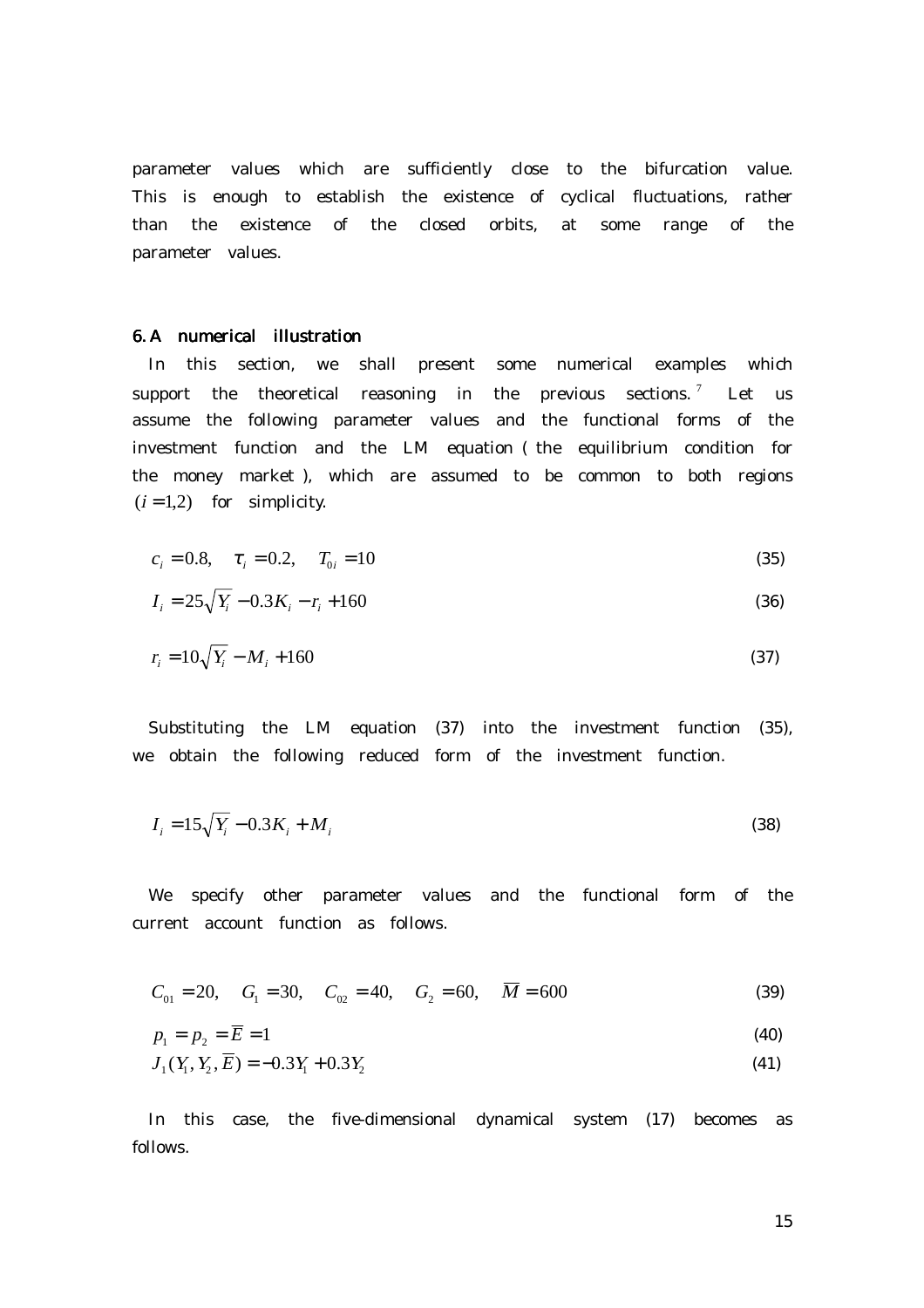(i) 
$$
\dot{Y}_1 = \alpha_1 [-0.66Y_1 + 15\sqrt{Y_1} - 0.3K_1 + M_1 + 0.3Y_2 + 58]
$$

(ii) 
$$
\dot{K}_1 = 15\sqrt{Y_1} - 0.3K_1 + M_1
$$

(iii) 
$$
\dot{Y}_2 = \alpha_2 [-0.66Y_2 + 15\sqrt{Y_2} - 0.3K_2 - M_1 + 0.3Y_1 + 708]
$$

(iv) 
$$
\dot{K}_2 = 15\sqrt{Y_2} - 0.3K_2 - M_1 + 600
$$

(v) 
$$
\dot{M}_1 = -0.3Y_1 + 0.3Y_2 + \beta(10\sqrt{Y_1} - 10\sqrt{Y_2} - 2M_1 + 600)
$$
 (17a)

 The equilibrium values of the variables in this system become as follows.

$$
Y_1^* \cong 203.93, \quad Y_2^* \cong 255.86, \quad M_1^* \cong 291.43 + (7.7895/\beta),
$$
  
\n
$$
K_1^* \cong 1,685.45 + (25.965/\beta), \quad K_2^* \cong 1,823.35 - (25.965/\beta)
$$
 (42)

The case of perfect capital mobility corresponds to  $\beta \rightarrow +\infty$ . In our model with imperfect capital mobility, the degree of capital mobility  $\beta$ is finite. However, the effects of the changes of  $\beta$  on the equilibrium values  $M_1^*$ ,  $K_1^*$ , and  $K_2^*$  are almost negligible unless the value of  $\beta$  is unrealistically small.

 Now, we shall compute the trajectories which are produced by the system (17a) by selecting several parameter values and the following common initial conditions of the variables, which are not extremely far from the equilibrium values.

$$
Y_1(0) = 200
$$
,  $Y_2(0) = 280$ ,  $M_1(0) = 300$ ,  $K_1(0) = 1680$ ,  $K_2(0) = 1830$  (43)

 Figures 1 – 6 summarize the main results of our numerical simulations.<sup>8</sup>

$$
Insert Fig. 1 - Fig. 6 here.
$$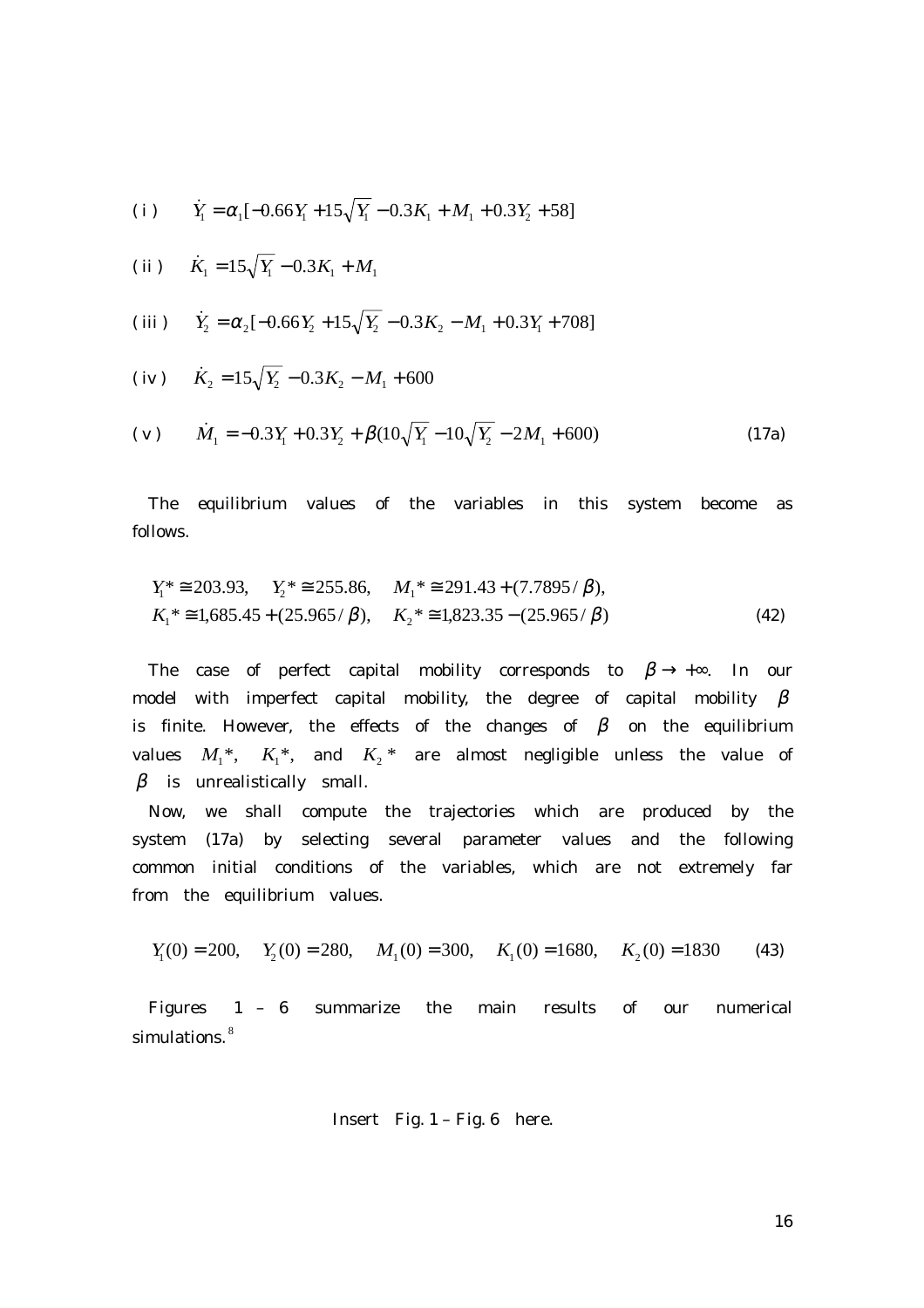Figures 1, 2, and 3 are made under the common parameter values  $\alpha$ <sub>2</sub> and  $\beta$  = 15. In these figures, the degree of capital mobility between regions and the economic structure of region 2 are the same, and only the adjustment speed of the goods market in region 1  $(\alpha_1)$ is different. These figures suggest that the trajectories of the variables converge to the equilibrium levels monotonically when the adjustment speeds of the goods markets in both regions are relatively small, and the cyclical fluctuation emerges as the adjustment speed of the goods market in a region increases. These figures also suggest that the increase of the adjustment speed increases the amplitude of fluctuation and shorten the period of the cycle, and too large adjustment speed makes the equilibrium point unstable. The period of the cycle is about 13 years in Fig. 2, and it is about 10 years in Fig. 3. They correspond to the periods of the so called Juglar cycle or the major cycle. Fig. 4 is the phase portrait of the trajectory in the  $Y_1 - Y_2$ plane. These figures show that the changes of the economic structure of a region affects the economic performance of another region considerably in the interdependent two-regional system, even if the economic structure of another region is unchanged. By the way, in case of Fig. 2 the economic structures of two regions are the same except the absolute levels of expenditures. In this case, the business cycles of two regions almost synchronize.

Figures 5 and 6 show the case in which  $\beta = 80$  but  $\alpha_1$  and  $\alpha_2$ are the same as those of Figures 3 and 4. Comparison of the figures 3 and 5 ( or alternatively, 4 and 6 ) reveals that relatively large difference of the degree of capital mobility (  $\beta = 15$  and  $\beta = 80$  ) makes very little difference of the qualitative and quantitative natures of the business cycles in both regions. We have very similar cyclical patterns for the range of the degree of capital mobility 15  $\beta$  99. These figures also seem to suggest that the increase of the degree of capital mobility has a moderate stabilizing effect. However, it is not correct to say that the large degree of capital mobility always has a stabilizing effect. In fact, the solution becomes quite unstable and it explodes when  $\beta$  100 under the parameter values  $\alpha_1 = 5$  and  $\alpha_2 = 2$ . In this case, the solution becomes economically meaningless unless the other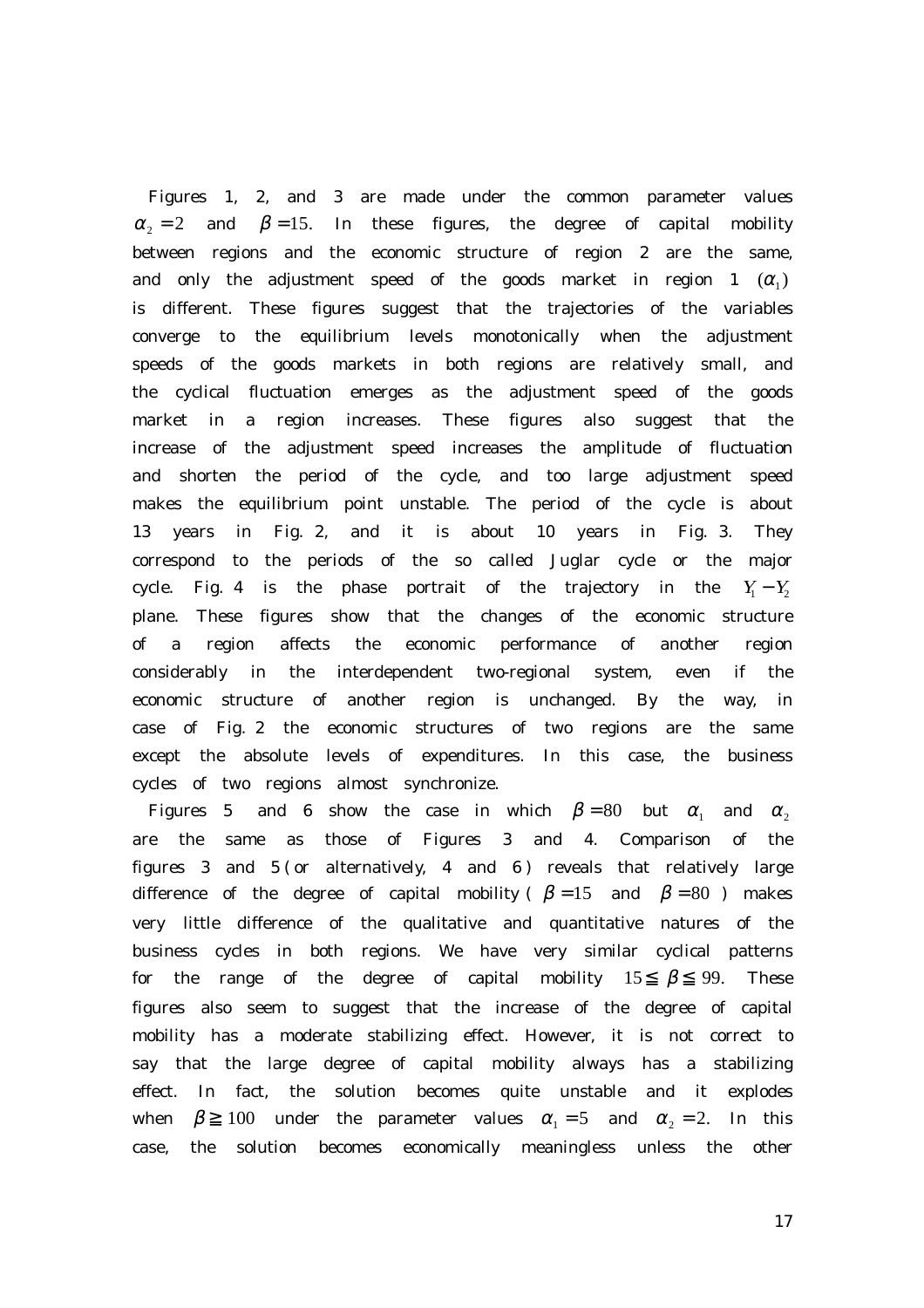sources of the nonlineality of the system which are not considered in this paper, for example, the existence of the full employment ceilings and the nonnegativity of the gross ( but not net ) level of the investment expenditures of both regions, prevent the system from the infinite divergency. This means that the very large degree of capital mobility which is accompanied by the relatively large adjustment speeds of the goods market tends to destabilize the system, which is nothing but the conclusion which we obtained analytically in section 4 of this paper.

#### 7. Notes on the further extension of the model

 In this paper, we studied a two-regional Kaldorian business cycle model with fixed exchange rates analytically and numerically. As we already noted in the introductory part of the paper, this model can be applicable to the dynamic analysis of the economic interaction between two countries under the currency integration such as two countries in the European Union. Although we need some reformulation of the model if we intend to investigate the two-regional model with flexible exchange rates, we can use many building blocks which were presented in this paper even for the dynamic analysis of the system with flexible exchange rates. If we assume that the exchange rate E is not fixed but it is endogenously determined to ensure the equilibrium condition of the total balance of payments  $A = 0$ , we have the equation such that

$$
A_{1} = J_{1}(Y_{1}, Y_{2}, E) + \beta[r_{1}(Y_{1}, M_{1}) - r_{2}(Y_{2}, M_{2}) - (E^{e} - E)/E] = 0.
$$
\n(44)

Solving this equation with respect to  $E$ , we obtain

$$
E = E(Y_1, Y_2, E^c; \beta). \tag{45}
$$

In this case, we can assume that  $M_1$  and  $M_2$  are fixed, because money stock does not move between regions when the condition  $A = 0$ is satisfied. Substituting Eq.  $(45)$  into equations  $(17)$   $(i)$  –  $(iv)$ , we obtain the following system.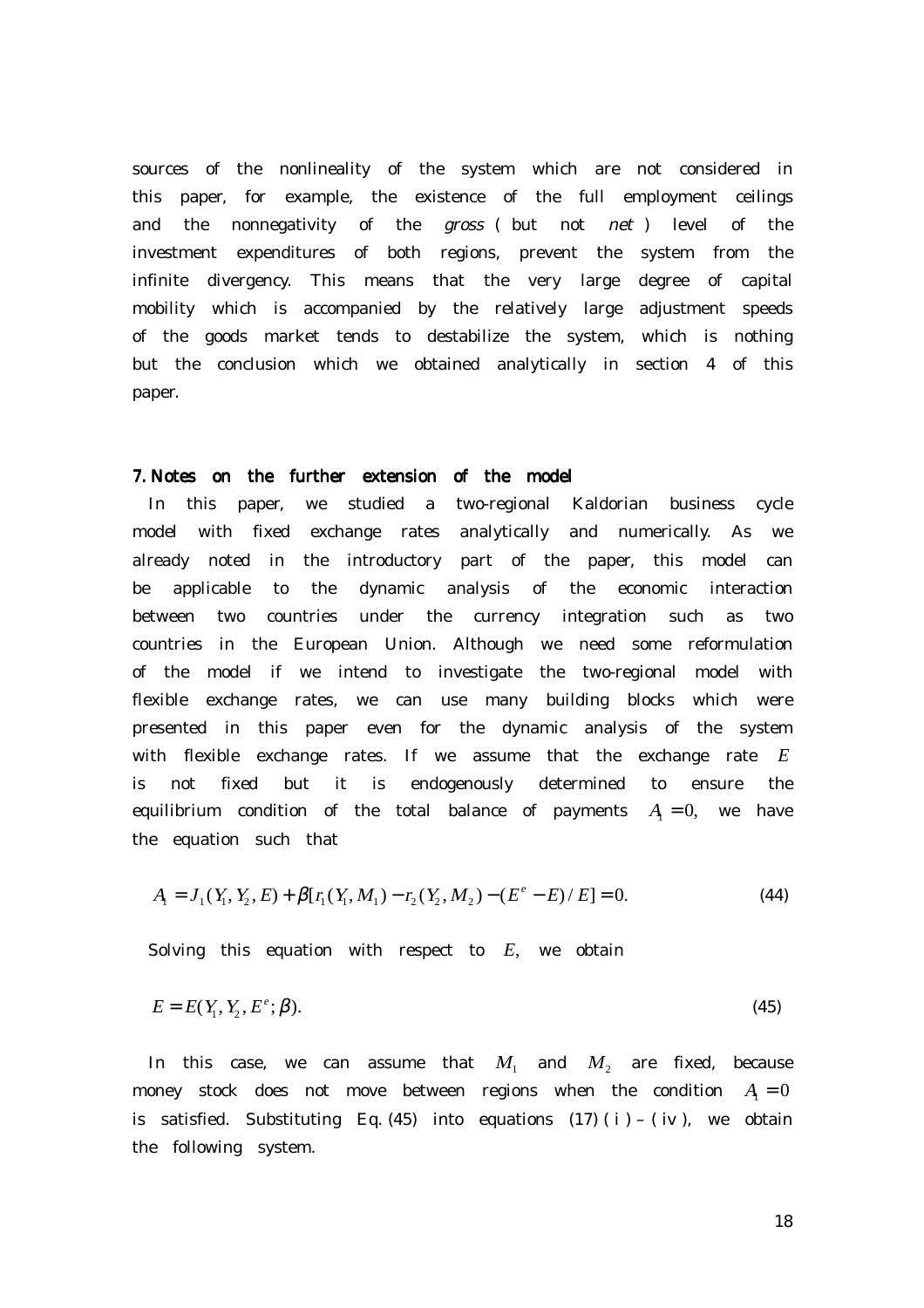(i) 
$$
\dot{Y}_1 = F_1(Y_1, K_1, Y_2, E^e; \alpha_1, \beta)
$$
  
\n(ii)  $\dot{K}_1 = F_2(Y_1, K_1)$   
\n(iii)  $\dot{Y}_2 = F_3(Y_1, Y_2, K_2, E^e; \alpha_2, \beta)$   
\n(iv)  $\dot{K}_2 = F_4(Y_2, K_2)$  (46)

 This system consists of four dynamical equations with five endogenous variables (  $Y_1, K_1, Y_2, K_2, E^e$ ), so that this system is not yet complete. If we add the dynamic equation which describes the mechanism of the expectation formation of the expected exchange rates, we can close the system. We shall write the mechanism of the expectation formation in a rather abstract form, that is,  $9$ 

$$
\dot{E}^e = \Phi(.) \tag{47}
$$

 Obviously, the dynamic nature of this system crucially depends on the specification of the expectation formation mechanism, but this system is still five-dimensional system of nonlinear differential equations. Therefore, it is possible to study the dynamic nature of this two-regional Kaldorian model with flexible exchange rates by using the same method which was developed in this paper.

 We can also consider other various possibilities of the extension of the model to enrich the analysis. The typical examples are as follows.

- (1) Introduction of the price dynamics and the labor market dynamics.
- (2) Introduction of the inventory dynamics.
- (3) Introduction of the growth factor including the changes of the population and the technical change.

If we introduce the above factors, dimension of the dynamical system will further increase. In some cases, dimension of the system may exceeds ten. Chiarella and Flaschel (2000) and Chiarella, Flaschel, Groh and Semmler(2000) studied the high-dimensional dynamic models in a closed economy which contain all of the above factors  $(1) - (3)$ , and they called such models KMG ( Keynes-Metzler-Goodwin ) models. As for the complicated two-regional version of the KMG model, see Asada, Chiarella, Flaschel and Franke(2003).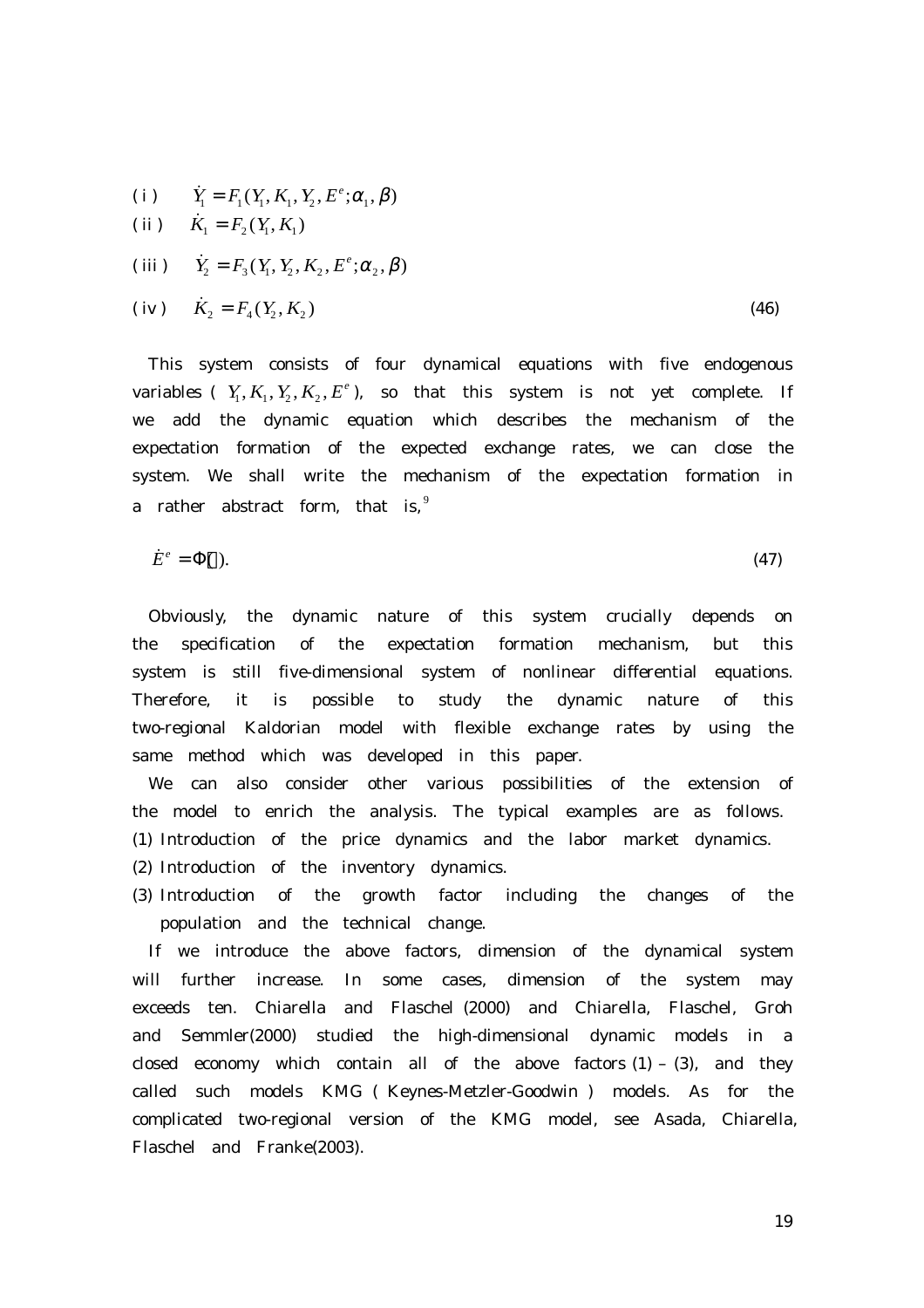# Appendix A.: Two useful theorems

 In this appendix, we summarize two mathematical theorems which are useful for the derivation of the propositions in the text.

Let us consider the following characteristic equation.

$$
f(\lambda) = \lambda^{n} + a_{1}\lambda^{n-1} + a_{2}\lambda^{n-2} + \dots + a_{n-1}\lambda + a_{n} = 0
$$
 (A1)

In this case, the Routh-Hurwitz terms  $\Delta_i$  ( $i = 1, \dots, n$ ) are defined as follows.

$$
\Delta_1 = a_1, \quad \Delta_2 = \begin{vmatrix} a_1 & a_3 \\ 1 & a_2 \end{vmatrix}, \quad \Delta_3 = \begin{vmatrix} a_1 & a_3 & a_5 \\ 1 & a_2 & a_4 \\ 0 & a_1 & a_3 \end{vmatrix}, \quad \cdots \cdots,
$$
  

$$
\Delta_n = \begin{vmatrix} a_1 & a_3 & a_5 & a_7 & \cdots & 0 \\ 0 & a_1 & a_3 & a_5 & \cdots & 0 \\ 0 & 1 & a_2 & a_4 & \cdots & 0 \\ 0 & 0 & a_1 & a_3 & \cdots & 0 \\ \vdots & \vdots & \vdots & \vdots & \ddots & \vdots \\ 0 & 0 & 0 & 0 & \cdots & a_n \end{vmatrix} = a_n \Delta_{n-1}
$$
(A2)

Then, we have the following two theorems.

Theorem A1. ( Routh-Hurwitz conditions for stable roots ) ( cf. Gandolfo(1996) pp. 221 – 222 )

Consider the characteristic equation  $(A1)$  with  $n$  1. Then, all of the roots of this equation have negative real parts if and only if the following set of conditions is satisfied.

$$
\Delta_i \quad 0 \quad \text{for} \quad \text{all} \quad i \in \{1, \cdots, n\} \tag{A3}
$$

# **Theorem A2.** ( Liu's theorem ) ( cf.  $Liu(1994)$  )

Consider the characteristic equation  $(A1)$  with  $n = 3$ . Then, this equation has a pair of pure imaginary roots and  $(n-2)$  roots with negative real parts if and only if the following set of conditions is satisfied.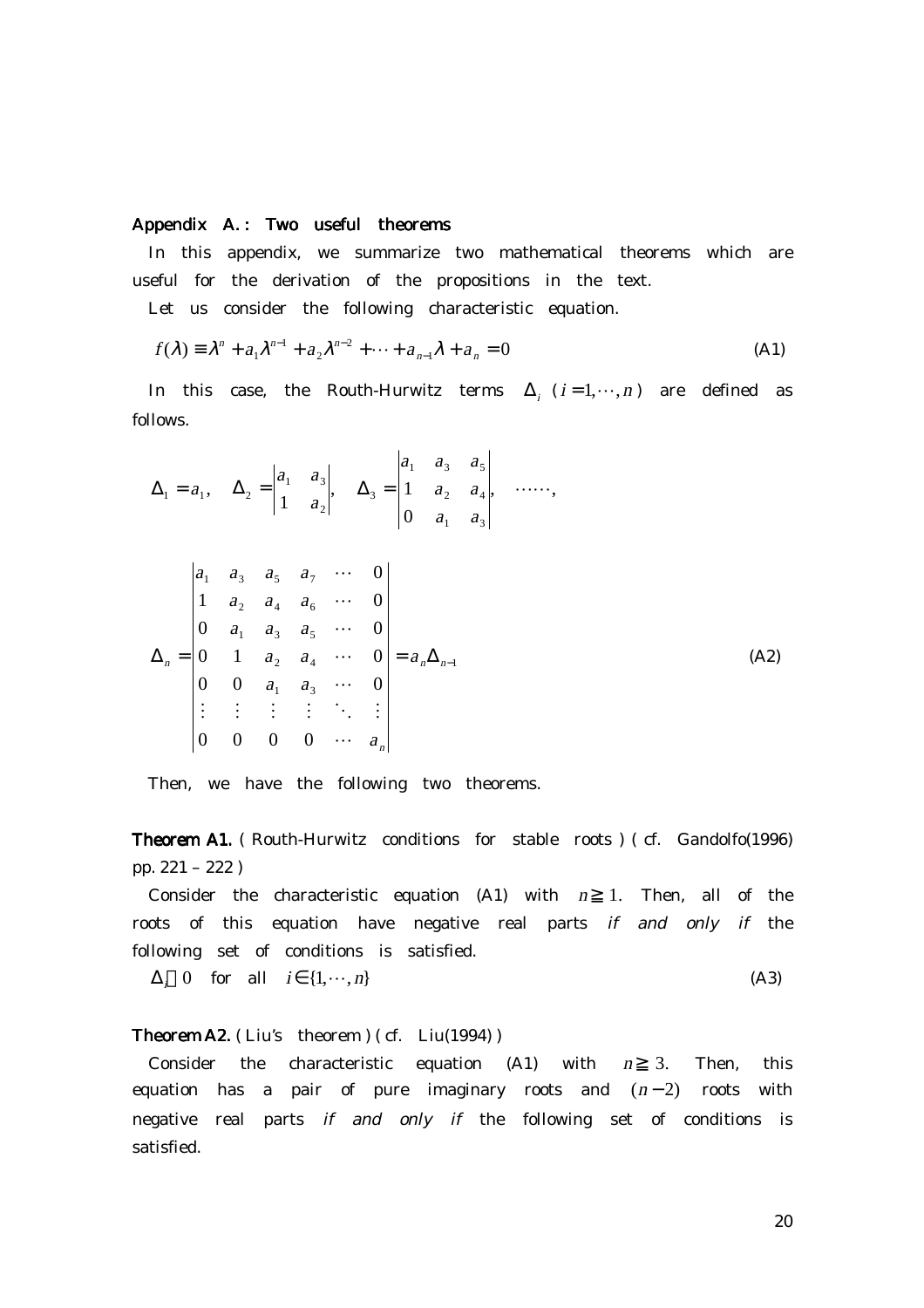$$
\Delta_i \quad 0 \quad \text{for} \quad \text{all} \quad i \in \{1, \cdots, n-2\}, \quad \Delta_{n-1} = 0, \quad a_n \quad 0 \tag{A4}
$$

Theorem A1 is well known among the economists, while Theorem A2 may be less known. Theorem A2 provides us a useful criterion for the occurrence of the so called 'simple' Hopf Bifurcation in the general n-dimensional system of differential equations. The 'simple' Hopf Bifurcation is a type of the Hopf Bifurcation in which all the characteristic roots except a pair of purely imaginary ones have negative real parts. By the way, Asada and Yoshida(2003) provides a complete mathematical characterization of the Hopf Bifurcation including 'non-simple' one as far as the four-dimensional system is concerned.

## Appendix B: Proof of Proposition 1

( i ) From equations (27) – (32) we have the following relationships for all  $\beta$  0.

$$
\Delta_1(0,0,\beta) \equiv a_1(0,0,\beta) = -G_{12} - G_{34} - F_{55}(\beta) \quad 0
$$
\n(B1)

$$
a_2(0,0,\beta) = G_{12} G_{34} + (G_{12} + G_{34}) F_{55}(\beta) \quad 0
$$
(B2)

$$
a_3(0,0,\beta) = -G_{12} G_{34} F_{55}(\beta) \quad 0
$$
 (B3)

$$
\Delta_2(0,0,\beta) \equiv a_1(0,0,\beta)a_2(0,0,\beta) - a_3(0,0,\beta)
$$
  
= -( $G_{12}$ + $G_{34}$ ){ $a_2(0,0,\beta)$ + $F_{55}(\beta)$ <sup>2</sup>} 0 (B4)

$$
a_4(0,0,\beta) = 0, \quad a_5(0,0,\beta) = 0
$$
 (B5)  

$$
\Delta_3(0,0,\beta) \equiv a_3(0,0,\beta)\Delta_2(0,0,\beta)
$$
 (B6)

$$
a_4(\alpha_1, 0, \beta) = \alpha_1 G_{34} \begin{vmatrix} G_{11} & G_{12} & G_{15} \\ F_{21} & G_{12} & G_{15} \\ F_{51}(\beta) & 0 & F_{55}(\beta) \end{vmatrix} = \alpha_1 G_{34} \begin{vmatrix} G_{11} - F_{21} & 0 & 0 \\ F_{21} & G_{12} & G_{15} \\ F_{51}(\beta) & 0 & F_{55}(\beta) \end{vmatrix}
$$

$$
= \alpha_1 \underset{(-)}{G_{34}} (G_{11} - F_{21}) \underset{(-)}{G_{12}} F_{55}(\beta) \quad 0 \quad \text{for all} \quad (\alpha_1, \beta) \quad (0,0) \tag{B7}
$$

$$
a_5(\alpha_1, 0, \beta) = 0 \quad \text{for all} \quad (\alpha_1, \beta) \quad (0,0) \tag{B8}
$$

$$
\Delta_4(\alpha_1, 0, \beta) \equiv a_4(\alpha_1, 0, \beta) \Delta_3(\alpha_1, 0, \beta)
$$
\n(B9)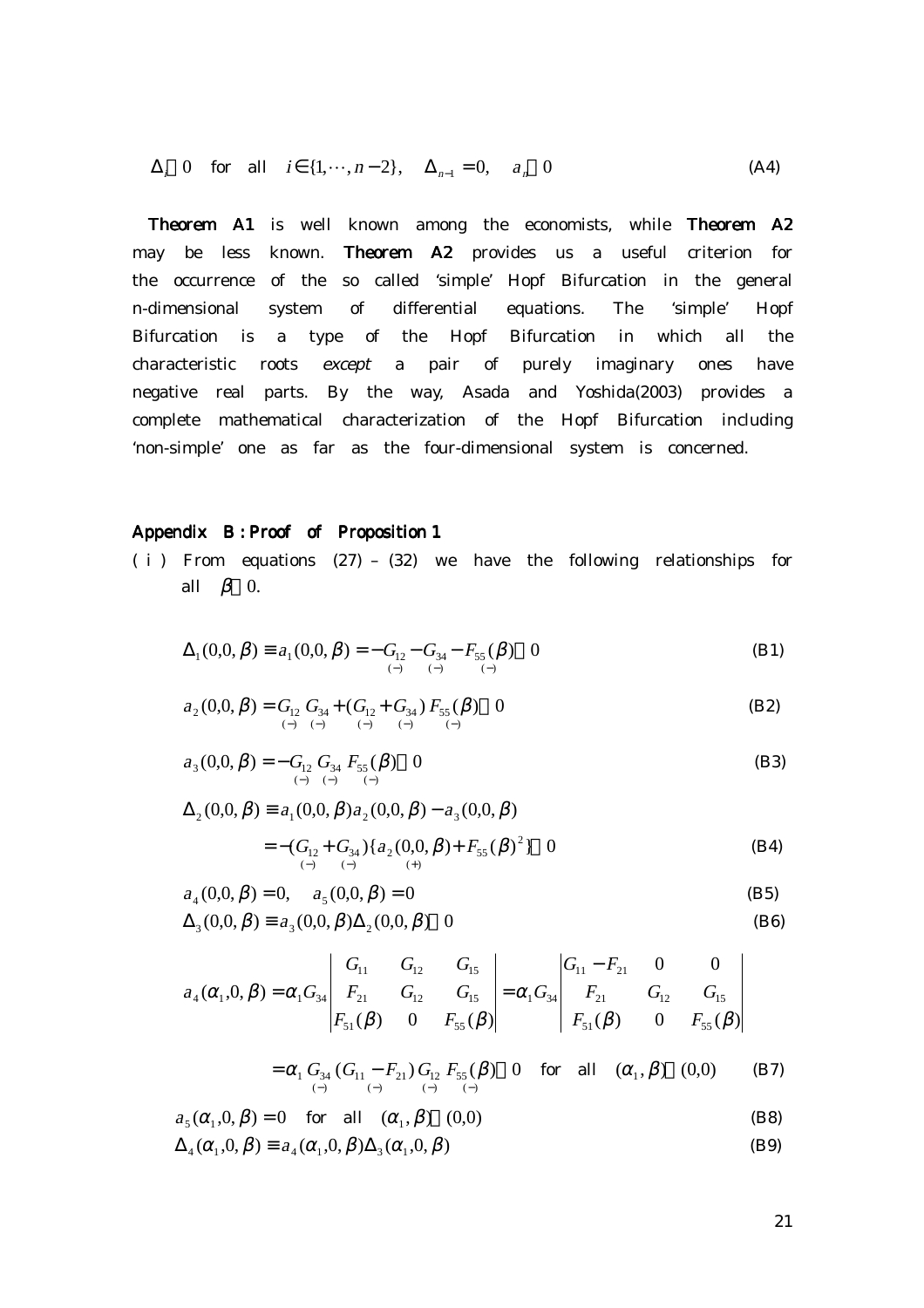$$
a_5(\alpha_1, \alpha_2, \beta) \quad 0 \quad \text{for all} \quad (\alpha_1, \alpha_2, \beta) \quad (0,0,0) \tag{B10}
$$

$$
\Delta_{5}(\alpha_{1}, \alpha_{2}, \beta) \equiv a_{5}(\alpha_{1}, \alpha_{2}, \beta) \Delta_{4}(\alpha_{1}, \alpha_{2}, \beta)
$$
\n(B11)

The inequalities (B1), (B4), and (B6) imply that we have

$$
\Delta_1
$$
 0,  $\Delta_2$  0,  $\Delta_3$  0 for all sufficiently small  $(\alpha_1, \alpha_2)$  (0,0) (B12)

by continuity. It also means that we have  $\Delta_3(\alpha_1, 0, \beta)$  0 for all sufficiently small  $\alpha_1$  0. It follows from this fact, (B7) and (B9) that we have  $\Delta_4(\alpha_1, 0, \beta)$  0 for all sufficiently small  $\alpha_1$  0, which also means by continuity that

$$
\Delta_4 \quad 0 \quad \text{for all sufficiently small} \quad (\alpha_1, \alpha_2) \quad (0,0). \tag{B13}
$$

Finally, it follows from (B10), (B11) and (B13) that

$$
\Delta_5 \quad 0 \quad \text{for} \quad \text{all} \quad \text{sufficiently} \quad \text{small} \quad (\alpha_1, \alpha_2) \quad (0,0). \tag{B14}
$$

 (B12), (B13) and (B14) imply that all of the Routh-Hurwitz conditions for stable roots ( a set of inequalities (33) in the text ) are in fact satisfied for all sufficiently small  $(\alpha_1, \alpha_2)$  (0,0) when  $\beta$  0 is fixed at any level.

- ( ii ) Suppose that  $\alpha_1$  0 or  $\alpha_2$  0 is set to be sufficiently large for any given level of  $\beta$  0. Then, we have  $\Delta_1 = a_1$  0 because of Assumption 1, which violates one of the Routh-Hurwitz conditions for stable roots.
- ( iii ) It is easy to see that  $\Delta_2 = a_1 a_2 a_3$  becomes to be a quadratic function of  $\beta$  such that

$$
\Delta_2 = A\beta^2 + B\beta + C,\tag{B15}
$$

where A, B, and C are independent of  $\beta$ , and

$$
A = -\left\{ \frac{r_{M1}^1 + (1/\overline{E}) r_{M2}^2}{\binom{5}{-1}} \right\} \left\{ \frac{r_{M1}^1 + (1/\overline{E}) r_{M2}^2}{\binom{5}{-1}} \right\} \left( \alpha_1 \frac{G_{11}^1 + G_{12}^1 + \alpha_2 G_{33}^1 + G_{34}^1}{\binom{5}{-1}} \right)
$$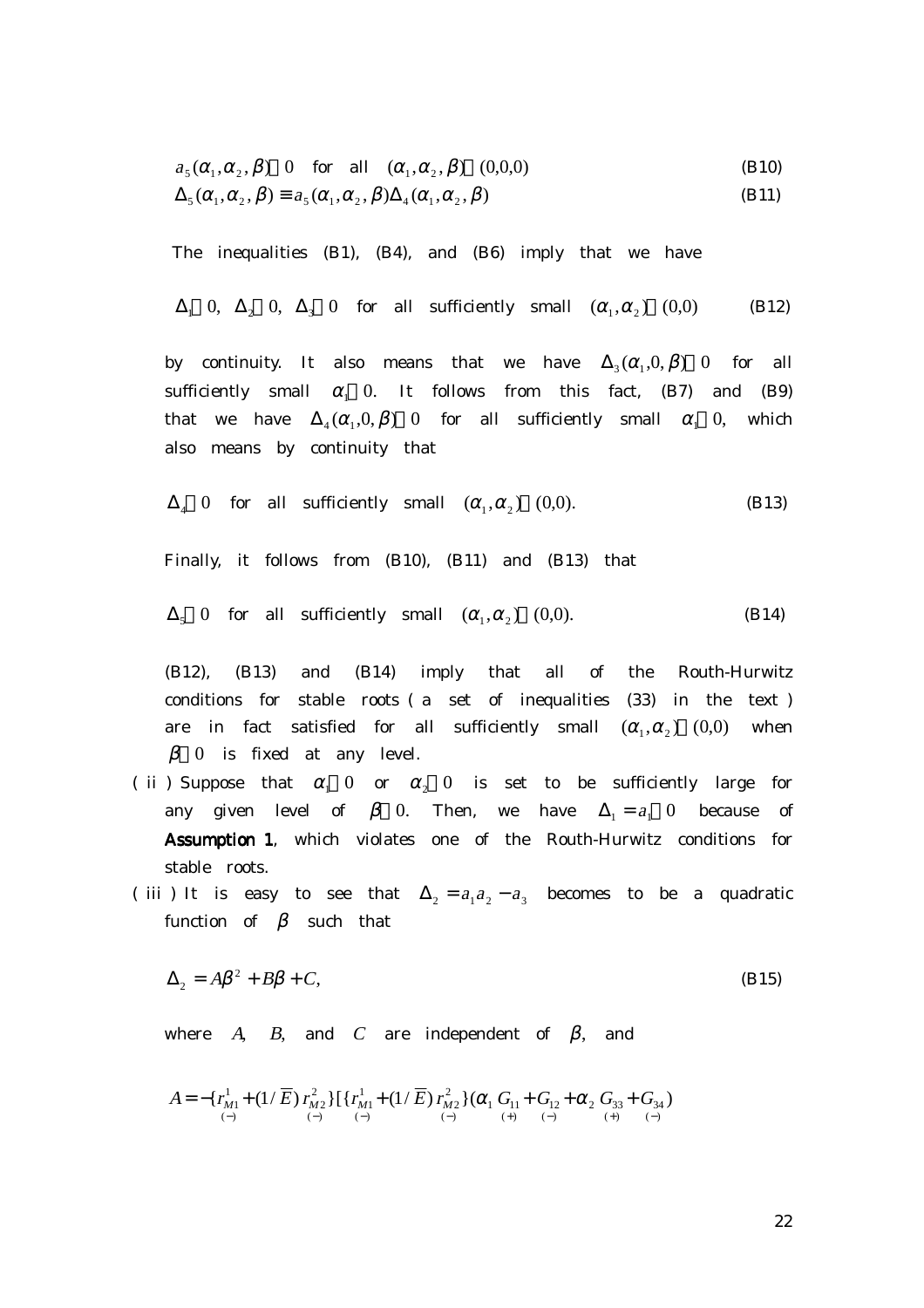$$
+\alpha_2 \, r_{Y2}^2 \, G_{35} \, J. \tag{B16}
$$

If the inequality (34) is satisfied, we have

$$
\lim_{\beta \to +\infty} (\Delta_2 / \beta^2) = A \quad 0. \tag{B17}
$$

Inequality (B17) means that we have  $\Delta$ <sub>2</sub> 0 for all sufficiently large  $\beta$  0, which violates one of the Routh-Hurwitz conditions for stable roots.

#### **Notes**

- (1) This is in fact the continuous time version of the model in Asada, Inaba and Misawa(2001), which is formulated as a system of difference equations.
- (2) In the case of two countries in the European Union after the year 2002, we can set  $E = E^e = 1$ .
- (3)  $I_{Y_i}^i = \partial I_i / \partial Y_i$ ,  $r_{Y_i}^i = \partial r_i / \partial Y_i$ ,  $m_1 = -\partial J_1 / \partial Y_1$ ,  $m_2 = \partial J_1 / \partial Y_2$  etc. and all

partial derivatives are evaluated at the equilibrium point.

- (4) Obviously, we can select  $\alpha_2$  as a bifurcation parameter instead of  $\alpha_{1}$ .
- (5) Note that the equilibrium values of the variables are independent of the parameters  $\alpha_1$  and  $\alpha_2$ .
- (6) As for the Hopf Bifurcation theorem, see Gandolfo(1996) and Lorenz(1993). As for the concept of the 'simple' Hopf Bifurcation, see Appendix A of this paper. Theorem A2 (Liu's theorem) in this appendix implies that we have a set of conditions  $\Delta_1$  0,  $\Delta_2$  0,  $\Delta_3$  0,  $\Delta_4 = 0$ , and  $a_5 = 0$  at such a bifurcation point.
- (7) The numerical examples which are presented in this section is the adapted two-regional versions of Asada(1995)'s numerical example in a small open economy. The purpose of the numerical simulation in this section is rather limited. It is not purported to be quantitatively realistic, but it is simply purported to illustrate the qualitative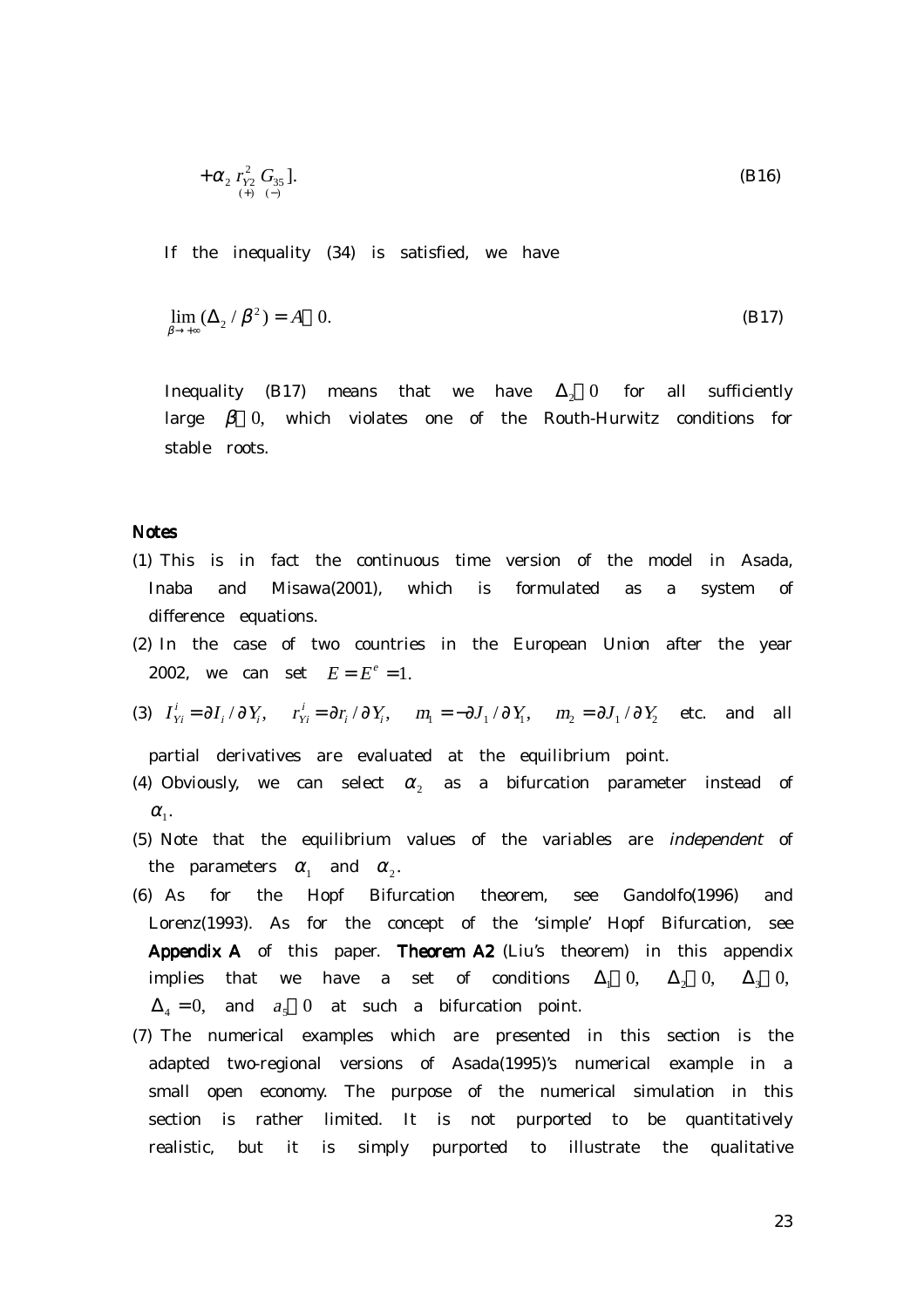insight which was obtained theoretically.

- (8) In these figures, t denotes time ( years ). We adopted the Euler's algorithm to approximate the system of differential equations  $\dot{x}(t) = F(x(t))$  by the system of difference equations  $x(t + \Delta t) = x(t) + (\Delta t)F(x(t))$  for the computer simulations, where x is the vector of the variables. We consider the unit time interval as a year, and we adopted the time interval  $\Delta t = 0.01$  (years).
- (9) In case of the adaptive expectations, the functional form  $\Phi$ () will become as  $\Phi() = \gamma \{ E(Y_1, Y_2, E^e; \beta) - E^e \}$ , where  $\gamma$  is a positive constant.

## **References**

- [1] Asada, T. (1995) : "Kaldorian Dynamics in an Open Economy." Journal of Economics / Zeitschrift f r National konomie 62 : 239 – 269.
- [2] Asada, T., C. Chiarella, P. Flaschel and R. Franke (2003) : Open Economy Macrodynamics. Springer-Verlag, Berlin and New York, forthcoming.
- [3] Asada, T. and P. Flaschel (2002) : "Keynesian Dynamics under Myopic Perfect Foresight : A Baseline Model and its Stability Properties." University of Bielefeld, Germany, unpublished.
- [4] Asada, T., T. Inaba and T. Misawa (2001) : "An Interregional Dynamic Model : The Case of Fixed Exchange Rates." Studies in Regional Science 31-2 : 29 – 41.
- [5] Asada, T. and H. Yoshida (2003) : "Coefficient Criterion for Four-Dimensional Hopf Bifurcations : A Complete Mathematical Characterization and Applications to Economic Dynamics." Chaos, Solitons and Fractals, forthcoming.
- [6] Chiarella, C. and P. Flaschel (2000) : The Dynamics of Keynesian Monetary Growth : Macrofoundations. Cambridge University Press, Cambridge, U. K.
- [7] Chiarella, C., P. Flaschel, R. Franke and W. Semmler (2002) : "Stability Analysis of a High-Dimensional Macrodynamic Model of Real-Financial Interaction : A Cascade of Matrices Approach." University of Bielefeld, Germany, Unpublished.
- [8] Chiarella, C., P. Flaschel, G. Groh and W. Semmler (2000) : Disequilibrium, Growth, and Labor Market Dynamics. Springer-Verlag, Berlin and New York.